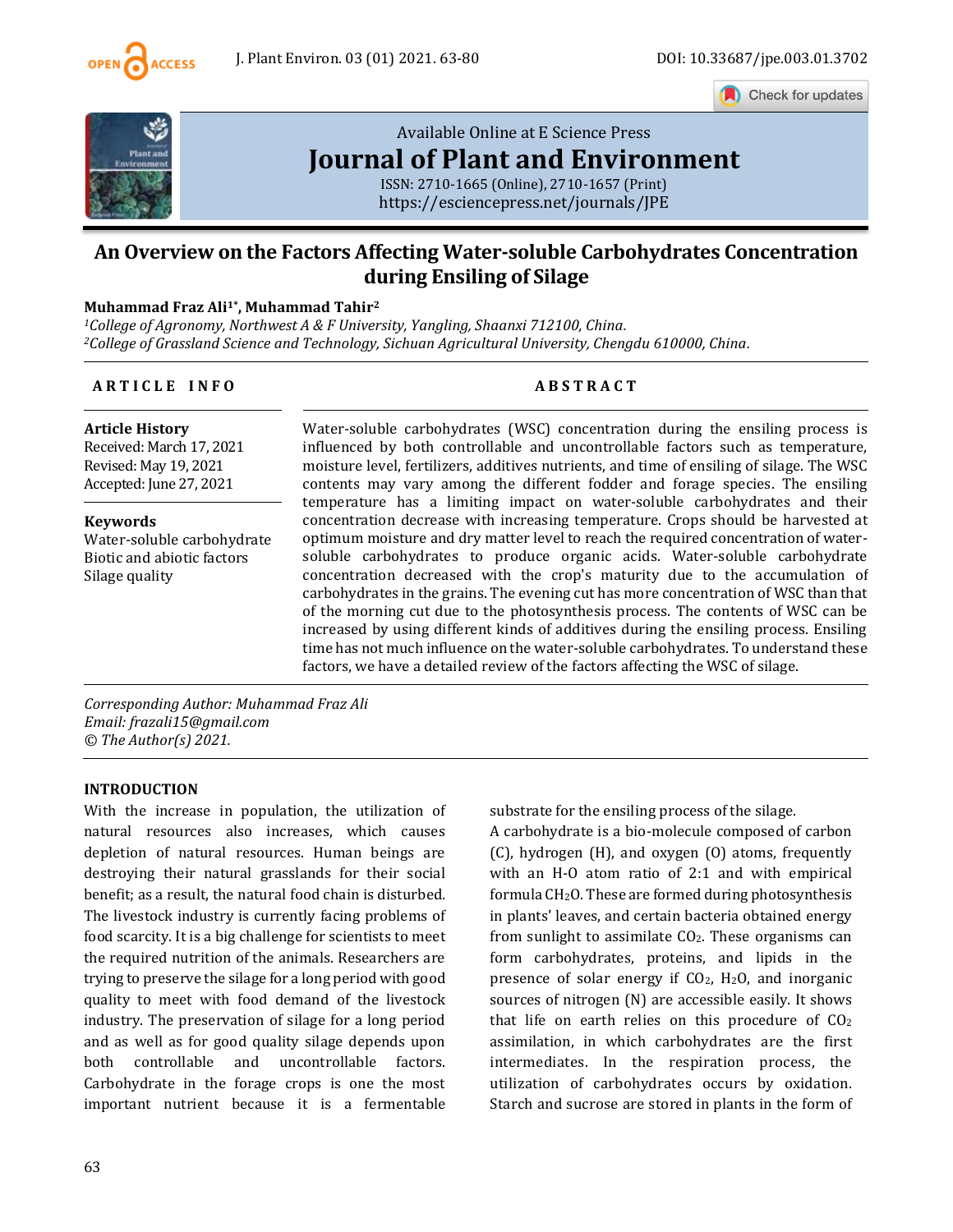glucose.

Carbohydrates are distributed into four main groups; monosaccharides, disaccharides, polysaccharides, and oligosaccharides, and these comprise the nonstructural carbohydrates (Quentin *et al*., 2015; Stick and Williams, 2010). Monosaccharides are simple sugars, e.g., glucose, fructose, ribose. These are soluble in water. Disaccharides are the pair of monosaccharides and are also soluble in water, e.g., sucrose, maltose. At the same time, the polysaccharides are the large chains of the monosaccharides and insoluble in water e.g., starch, cellulose, glycogen. According to this classification of carbohydrates, we can classify the carbohydrates into

two groups; water-soluble carbohydrates (WSC) and non-soluble carbohydrates (NSC). WSC plays an important role in producing organic acid like lactic acid, which is most needed for fermentation during the ensiling of silage. Silage making is an old agricultural practice that started more than 3,000 years ago. However, a rapid increase in the application of this technology occurred after the 1940s due to the mechanization of forage harvesting (Wilkinson *et al*., 2003).

The prime motive for the writing of this article is to discuss the factors affecting the WSC's degradation during the ensiling process for the production of good quality and well-preserved silage.



Figure 1. The Ensiling Process of Water Soluble Carbohydrates (WSC).

**Impact of carbohydrates on plants and silage quality**

Carbohydrates in forages are the fermentable source of energy in the rumen, and their improved congregations make better the nitrogen use efficiency (NUE) of dairy cows (Dickhoefer *et al.,* 2018). During the ensiling process of silages, carbohydrates are the key source of fermentable substrates (Wang *et al.,* 2019). Most forages are preserved during the ensiling process for use as animal feed. Under an anaerobic environment, WSC converted into organic acids and lactic acids with the help of lactic acid bacteria (LAB). Lactic acid is necessary for the fermentation of acids, and for competent preservation, it should consist of above 60 % of the total

silage organic acids produced. As a result, pH is reduced, and the moist forages are preserved from spoilage microorganisms (Filya *et al.,* 2000). Carbohydrates are tremendously significant from a nutritional viewpoint and are the key fermentation substrate (Kung Jr *et al.,* 2018).

The nutritional level of the forage crop depends upon the following important three contents; carbohydrates, proteins, and lipids. These nutrients provide energy to animals and determine the crop's digestibility (Van Soest, 2018). Insoluble structural saccharides cellulose and hemicellulose or the storage forms such as starch and water-soluble polymers (fructans, glucose, etc.) are the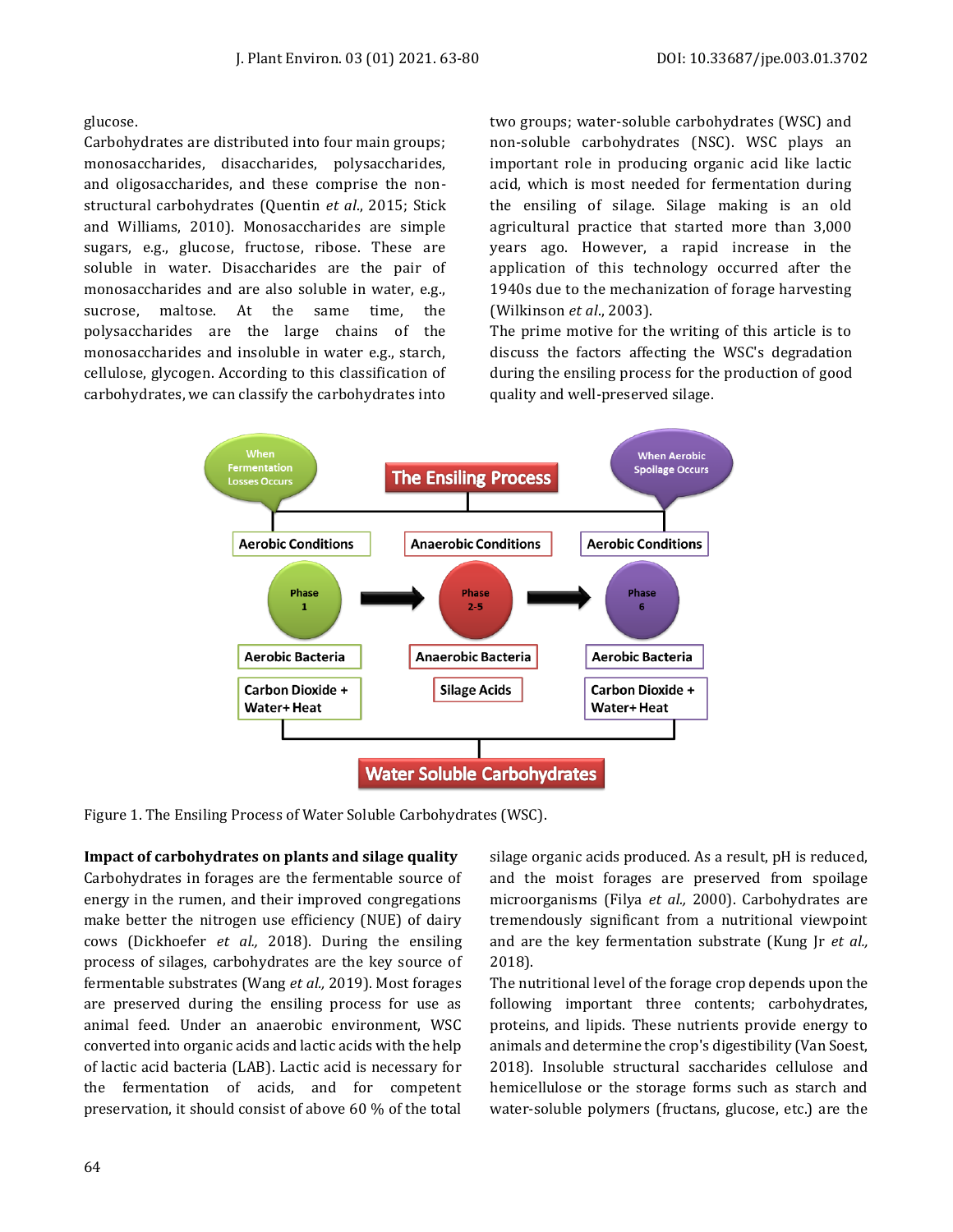primary types of carbohydrates. WSC and protein are the supreme nutrients for livestock in the forage crop vegetative biomass, and they should maintain the quality of biomass during the postharvest. In forage crops, carbohydrates range from 50–75 % as dry matter (DM); if this amount is too low, it shows that the nutritional quality of the silage will be affected, and they can't preserve silage for a long period. Different types of enhancements of cereals are added to overcome the lower concentration of carbohydrates.

The concentration of carbohydrates in fodder and forage crop species may be affected by different kinds of factors such as climate, season, etc. Pelletier *et al.* 2010 reported that different forages have variable ranges of carbohydrate concentrations. The aggregated WSC concentration with starch for timothy (*Phleum pratense* L.), tall fescue, smooth bromegrass, reed canarygrass, alfalfa, orchard (*Dactylis glomerata* L.), and red clover fluctuate from 35 to 257 g kg–<sup>1</sup> DM. Similar, the averaged concentrations of soluble carbohydrates without for white clover (*Trifolium repens* L.), meadow bromegrass (*B. biebersteinii* Roemer), and Kentucky bluegrass (*Poa pratensis* L.) (Marshall *et al.,* 2004; Baron *et al.,* 2005) range from 59 to 101 g kg–<sup>1</sup> DM. Warm-season forage and fodder species have a higher concentration of WSC than that of the cool season. That's why corn and sorghum are most proffered to make good quality silage and for long-term preservation due to having a sufficient amount of WSC contents. Similarly, alfalfa has a lower concentration of the WSC, so different types of additives are used during ensiling to make the good quality silage of alfalfa (Pelletier *et al.,* 2010; Allen, 2013).

Intermediary metabolism, energy transfer and storage, and formation of plant structure are the key functions performed by carbohydrates in a plant. (Keller and Pharr, 2017). With the help of Calvin, light energy is fixed in carbohydrates, and these carbohydrates act as preliminary substrates for all intermediate pathways of plant functions (Adams *et al.,* 2018). In plants, energy is translocated in disaccharide sucrose (Quick and Schaffer, 2017) and stored in plant polymers in the form of starch and fructans (Pollock *et al.,* 2017). Carbohydrates perform important functions in the structural integrity of cells, tissues, and organs; and establish most plant cell walls (O'Neill and York, 2018). Carbohydrates are the storage products of energy. These are stored in the plants and animals in the form of starch and glycogen, respectively. These products are the polymers of glucose; when the surplus of glucose is available, they are deposited in cells in the form of granules. These polymers are broken down by enzymes when the body is exerting itself, and these become the fuel for the metabolic reaction. Plants store the starch in roots, tubers, and leafy parts during the photosynthetic activity, although some plants also store sucrose such as sugarcane and sugar beets. Human and animal diets mainly consist of sucrose and starch, and these must be broken down into their components before absorbing into the bloodstream.

## **Factors affecting the carbohydrates**

Many controllable and uncontrollable factors like temperature, moisture content, dry matter (DM), time of harvesting, AM/PM cut, fertilizers, additives, ensiling or storage time etc. can affect the silage quality and influence the WSC concentration in fodder and forage species during the postharvest. It is very important to study these factors because the WSC is the primary substrate for the ensiling of silages.

## **Temperature**

Climatic conditions like temperature may influence all phases of silage production and usage from the field to the feed bunk. (Ren *et al.,* 2019) reported the impact of ensiling temperature on the silage quality and found that for 90 days of silage ensiling, WSC contents were lower at 34°C as compared with -3 and 18 °C that represent inflated microbial propagation at 34 °C leading to rapid WSC utilization. This effect of temperature on WSC is represented in Figure 2. Furthermore, WSC contents are significantly affected by temperature, ensiling time and their interactions.

Lactic acid fermentation is also affected by high temperatures. During the process of ensiling, lactic acid bacteria (LAB) primarily convert WSC and a little lignocellulolytic material into organic acids (mostly lactic acid) under an oxygen-limited environment. Due to this beneficial process of acidification, the silages can be stored for a longer period with lesser chances of degeneration (Gallagher *et al.,* 2018; Ni *et al.,* 2017). As in Kim and Adesgon (2006) study, the higher ensiling temperature increased acid detergent insoluble crude protein (ADICP) concentration. Because this led to the formation of heat-damaged proteins through the Maillard reaction, this reaction involves in complexing of WSC or hemicellulose and amino acids under high temperatures. This happens because the Maillard reaction occurs in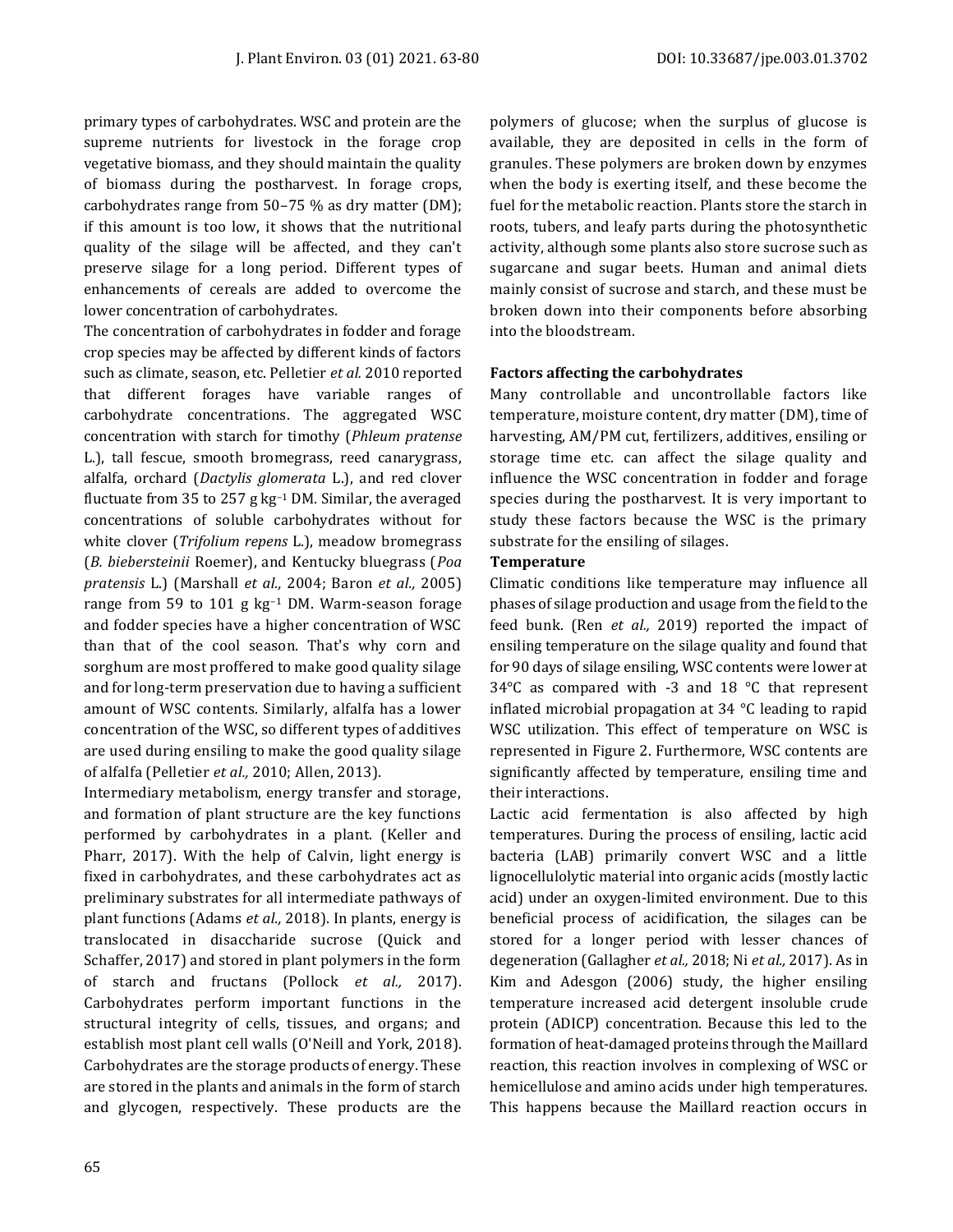silages; the higher ensiling temperature decreases or falls within the same range from 35 to 40 °C (Muck *et al.,* 2003). As the high temperatures increased further, this led to an increase in the production of acetoin.

Acetoin can be oxidized or reduced into unwanted compounds like diacetyl and 2,3 butanediol, respectively. These products are categorically formed by *Streptococci*, *Pediococci*, and *Lactobacilli* species of bacteria when glucose is limiting, such as low-WSC corn forages, due to low fructose 1,6 biphosphatase for activating lactate dehydrogenase (Wagle *et al.,* 2021).

Kim and Adesogan (2006) reported that residual WSC concentration also decreased as ensiling progressed due to the formation of organic acids (lactic acid) by LAB, but the rate of WSC degradation was higher at cool temperature rather than the hot temperature. He also observed the lower production of acetate and lactate in the corn silage at higher temperatures. At high temperatures, lower grain yield also results in a decrease in starch concentration in corn silage due to the effect of temperature on starch synthase, the enzyme controlling the starch synthesis in the grain. Thalmann and Santelia (2017) reported that temperatures above 30°C irreversibly inactivate starch synthase, prohibiting starch accumulation in the kernel. However, a study conducted in Brazil found that corn silage production on intensive dairy farms in the south and southeast had adequate starch concentration (de Oliveira *et al.,* 2017). Few studies have compared the non-fiber carbohydrates (NFC) concentration among cool-season forage species. The limited available information reflects that red clover has a greater NFC concentration than alfalfa. Tall fescue has the highest NFC concentration among several cool-season kinds of grass (Pelletier *et al.,* 2010). In the tropics and subtropics regions, during the initial phases of fermentation, the temperature might be exceeded up to 40°C due to continuous respiration and aerobic microbial activity, when air is still present in the silo (Bernardes *et al.,* 2018). In tropical regions, the fermentation quality is improved when the grass is inoculated with the commercial lactic acid bacteria (LAB) due to high temperatures and low WSC contents (Gulfam *et al.,* 2017). Cai *et al.,* (1999) reported that *Pediococcus acidilactici* could be homolactic fermentation stable and decrease nutrient loss during the ensiling of low-WSC forage at 48 °C.

#### **Dry matter and moisture content**

Nowadays, ensiling is the easiest way for the supply of quality forage for ruminants. Silage quality is mostly exaggerated by raw material features such as moisture content (MC), WSC contents, and bacterial population. There are three crucial reasons to harvest the crops at the right moisture content: (1) for maximum yield, (2) preventing storage and field losses, and (3) to make sure the high palatability and maximum intake by the animals. In addition, the seepage is reduced when crops are harvested at the right moisture content.

High moisture (>70 %) has counteracted the rapid pH decrease, so it is not easy to produce quality silage due to higher concentrations of WSC and the population of LAB (Kung Jr *et al.,* 2010). Furthermore, increased moisture mostly tolerates higher chances of clostridial fermentation and effluvium loss, which leads to higher DM loss, increased butyric acid production, and extensive proteolysis, following which reducing digestibility of feed, feed intake, and NUE in that fermentable components are easily lost during the ensiling process. Non-protein nitrogen is ineffective in microbial nitrogen synthesis relative to true protein, and high butyric acid content might discount feed palatability (Borreani *et al.,* 2018).

A research was conducted by Yahaya *et al.* (2002) on the degradation of structural carbohydrates from orchard grass (*Dactylis glomerata* L.) ensiled at a different moisture level, i.e., low (LM, 40 %), medium (MM, 65 %), and high moisture (HM, 76 %). The fermentation quality of all silages was admissible. The loss of DM was very small (2–3 %) in all the silages. The water-soluble carbohydrates (WSC), gross energy, and hemicellulose losses increased with higher moisture levels during the ensiling. The hemicellulose losses in LM, MM, and HM silages were 7, 9 and 12 %, respectively. The losses of WSC were 23, 70, and 77 % in low moisture, medium moisture, and high moisture silages, respectively. These consequences show that ensiling the orchard grass at higher moisture levels increased the losses of hemicellulose and WSC, which would decrease the digestibility. The loss of WSC in orchard grass at various moisture levels is represented in Figure 3.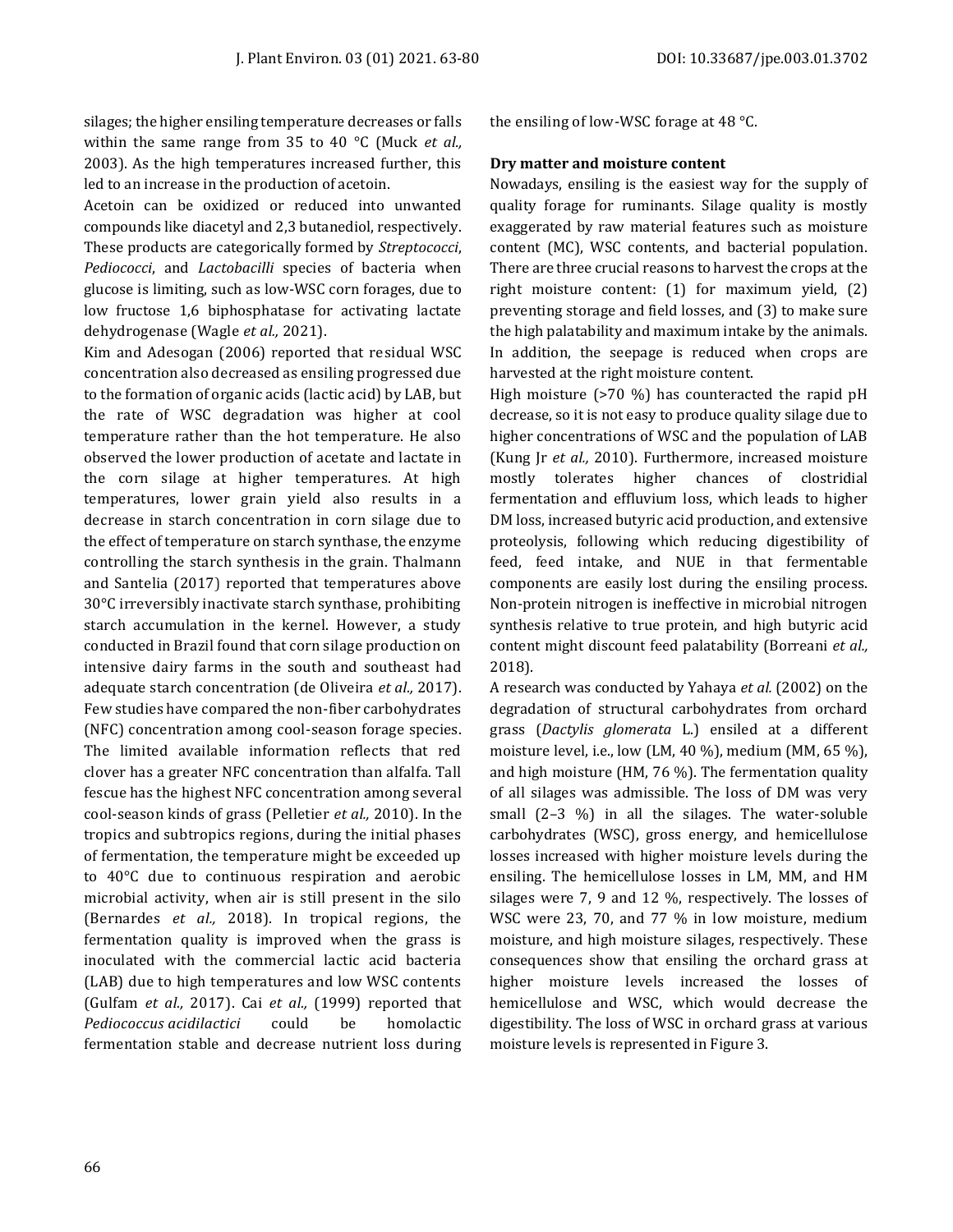

Figure 2. Effect of ensiling temperature on WSC contents.



Figure 3. Relationship between WSC and moisture in orchard grass silage.

Plant sugar (carbohydrate) is required to produce organic acids (lactic acid) during the ensiling of fodder crops and species. Jones *et al.* (2004) stated that lactic acid bacteria should have carbohydrates available to produce organic acids, mainly lactic acid. If the carbohydrates are less available during the fermentation or ensiling, then the production of acids will stop. If the carbohydrates are less available, then the final pH of the silage will increase, and that will be too high to stop the growth of spoilage organisms. Two factors indicate the number of sugars or carbohydrates required for the

maximum fermentation: crop species and water. In wet forage, to prevent the growth of undesired spoilage bacteria, a low pH is needed. That means that for the production of organic acids, more sugars or carbohydrates are required. Legumes need more organic acids to drop the pH than grasses or corn because these have a natural buffering capacity. Keeping this scenario in mind, the combination of high buffering capacity and low sugar or carbohydrate contents at harvest means alfalfa is especially susceptible to incomplete fermentation.

However, in the rainy season, alfalfa contains a lower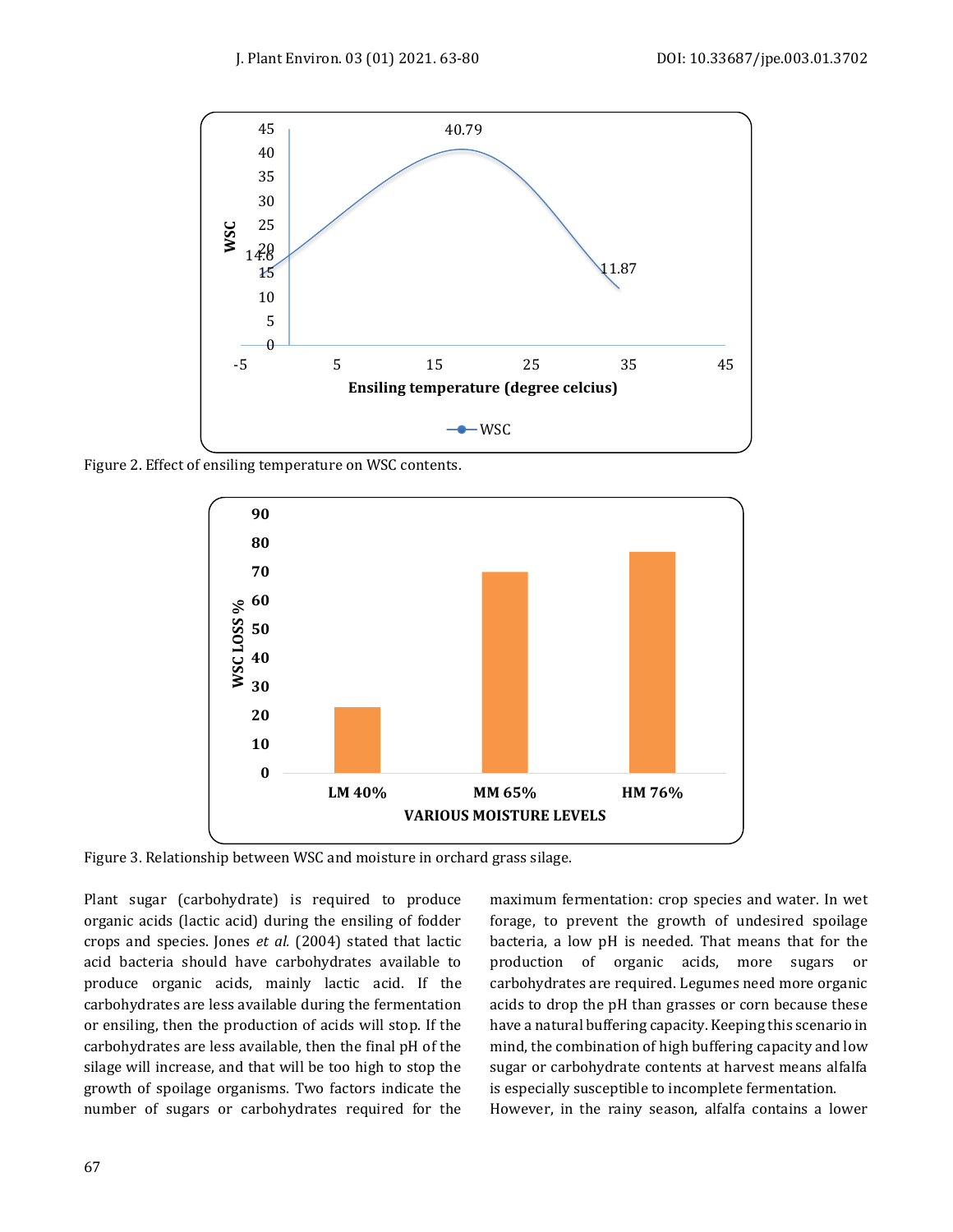concentration of WSC and DM and has a significantly higher buffering capacity that would cause lowering the DM and increasing the butyric acid (Ozturk *et al.,* 2006). Liu *et al.* (2018) reported that Gold Queen alfalfa is more capable of coping with drought stress due to having significantly more fractions of WSC contents. In this study, WSC shows a minor decrease in the spring season due to drought stress which means that WSC is less affected by the drought stress. Although, other fodder and forage species showed an increase in WSC due to drought stress (DaCosta and Huang, 2006; Nakayama *et al.,* 2007). The osmotic potential of the plants increased if the plant has a significant amount of water-soluble carbohydrates, which lead to uptake of the soil water and decrease the drought stress effects (Miranda-Apodaca *et al.,* 2018). Generally, DM content 30 %-35 % and WSC > 5 % DM are required to obtain good quality silage with high DM recovery (Guyader *et al.,* 2018).

#### **Time of harvesting**

Harvesting fodder and forage crops on the right stage and development are the most crucial factors to ensure the production of good quality silage. If the harvest has a high moisture level, then it will lead to poor fermentation and seep. On the other hand, if the harvested crop has a low moisture level, the kernel will become harder and less digestible, and chances of yeast and molds growth will increase as well as, the time of harvesting has a significant impact on the carbohydrates concentration in the crop plants. Xie *et al.* (2012) studied the nutritive composition of the wheat crop at three maturity stages (flowering, milk, and dough) and found that with increasing maturity, the WSC contents decreased quickly from the milk stage to the dough stage due to the accumulation of starch in the grain. Similar results were also reported by (Filya, 2003). However, lactic acid production was still sufficient at the dough stage to ensure the silage with good fermentation quality—WSC concentration at different maturity stages, as shown in Figure 4.

Cazzato *et al.*(2011) conducted a study on the production and quality of safflower forage at three different harvest stages (PB, STB, FS) and found that the WSC contents in forage before ensiling with not wilting were ranged from 128, 105, and 100 g/kg DM at PB, STB and FS stages, respectively. The water-soluble carbohydrate contents were almost similar at STB and FS stages, but WSC contents showed the highest value when the forage was harvested at the PB stage. Water-soluble carbohydrates contents and buffering capacity values found in their study were lower in late harvesting stages and higher in earlier harvesting stages. However, all three harvesting times were favorable to produce the lactic acid for good quality silage. The high WSC substrate allowed lactic acid fermentation and a good conservation quality in all the harvesting stages of the safflower. Li *et al.* (2016a) reported that the WSC contents of fresh forage of Siberian wild rye at different maturity stages (sprouting stage, flowering stage, and milky stage) was >6.0-7 % DM (Teller *et al.,* 2012). They also reported that the combined treatment of *Lactobacillus plantarum* and Lactobacillus buchneri increases WSC contents in silage at the milky and sprouting stage. This phenomenon happened due to the higher number of *Lactobacillus plantarum* in the ensiling materials. Thus, in the alpine region, the bestrecommended harvesting time is the flowering stage of the Siberian wild rye having sufficient WSC contents for ensiling.

*Leptocanna chinensis* low WSC contents and LAB counts; that's why it is not easy to ensile (Zhang *et al.,* 2014). *L. chinensis* is often harvested at advanced maturity for yield. In terms of nutrition aspects of silage, the stage of maturity at harvest is an immensely crucial factor. Advanced maturity may adversely impact the ensiling characteristics of forages because of decreased WSC contents, increased cell-wall deposition, and difficulty of excluding air from the ensiled forage (McEniry *et al.,* 2014). It remains unclear that which is the best stage of maturity to harvest *L. chinensis* for ensiling. Zhang *et al.* (2016) reported in their study that WSC content was higher in the early heading stage than that of the late heading stage of *L. chinensis* before the ensiling. Also, forage digestibility and consumption by animals are influenced by the forage crop's maturity (Opsi *et al.,* 2013). So, harvesting the crops at the most suitable stage of plant growth would increase the feeding value of silage. Rabelo *et al*. (2015) studied the chemical composition of corn silages harvested at five maturity stages (early dent (ED), 1/3 of milk line (ML), 1/2 ML, 2/3 ML, and black layer (BL) and found that the NFC (non-fiber carbohydrates) was higher in 2/3 ML stage. The lowest concentration was seen in the ED stage. The total carbohydrates were higher in the 1/3 ML stage and lowest in the 2/3 ML stage.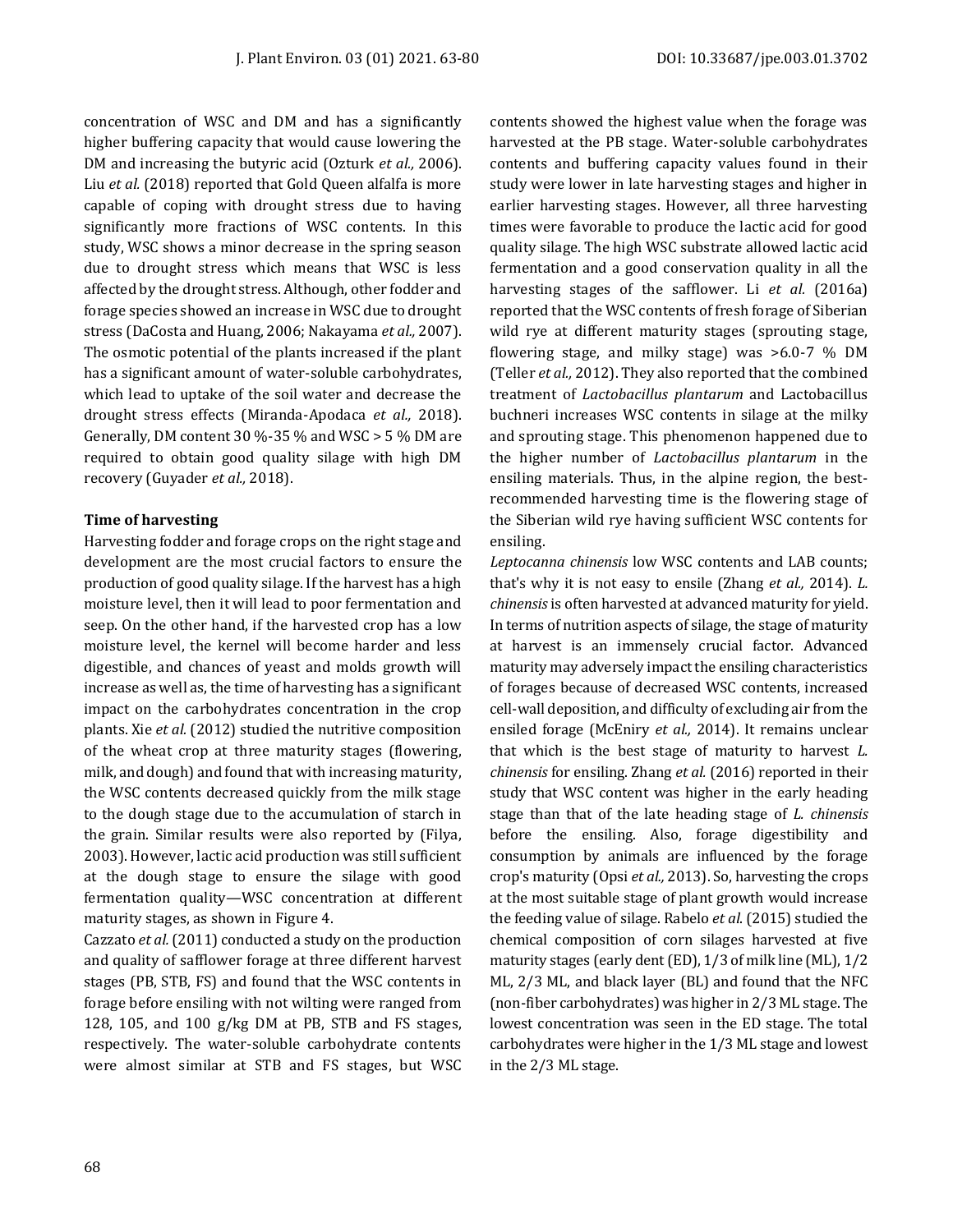

Figure 4. WSC in wheat at different harvesting stages.

Silage fermentation is a multiplex process affected by material characteristics like DM, buffering capacity, WSC, and epiphytic microflora. Therefore, the composition of alfalfa at harvest defines the ensiling process as well as the silage quality. Water-soluble carbohydrates contents and DM increase as alfalfa matures, positively impacting silage quality, but the buffering capacity decreases with maturity. Guo *et al.* (2019) compared the first cut alfalfa and second cut alfalfa harvested from the BS to the IFS stage. They concluded that the second cut of alfalfa had the lower DM and WSC contents, but the buffering capacity, epiphytic aerobic bacteria, and harmful microorganism counts were higher than the first cut. Although both cuts of alfalfa harvested at FFS had a similar DM, WSC contents and harmful microorganism counts with first cut alfalfa harvested at a similar stage. The higher buffering capacity of alfalfa could lead to a slow decline of silage pH and more protein hydrolysis during the initial fermentation (Buxton *et al.,* 2003).

The non-fiber carbohydrates (NFC) concentration may vary with stage of development, and due to the confounding effect of the climatic conditions on the time of harvest, the results are inconsistent (Wilman, 2004). In the most northern agricultural area of eastern Canada, a study has been conducted. They reported no consistent differences in forage NFC in tall fescue cut 2, 3, or 5 times per year (Drapeau *et al.,* 2005). The concentration of NFC did not influence by the shorter intervals between the harvests. However, as the ambient air temperatures decrease in the fall, the delaying harvest can result in a significant increase in NFC concentration. In eastern Canada's most northern agricultural area, the tall fescue NFC concentration increased from 60 g/kg of DM to 150 g/kg DM in early September to late October, respectively (Drapeau *et al.,* 2007). The temperature influences plant growth; if the temperature is not optimum for the growth, then carbohydrates accumulate as photosynthesis generates the NFC that is not immediately incorporated into plant tissues due to the decline in growth rates of the plant. However, photosynthesis continues at the same rate while growth slows down. No general conclusions could be drawn in a study, the difference in NFC concentrations between summer and spring with the forage species, conducted in eastern Canada (Pelletier *et al.,* 2010). However, alfalfa harvested in early October had a greater NFC concentration than that harvested in June or August (128 vs. 91 and 102 g/kg of DM, respectively) (Morin *et al.,* 2012a). Perennial forage crops harvested in late fall (e.g., October in eastern Canada) are likely to have much greater NFC concentrations than those harvested in early fall or summer.

## **Time of cutting (AM/PM)**

Nonstructural carbohydrates are the vital source of fermentable substrates during the ensiling process and a key source for readily fermentable energy of the rumen microbes. During the day, plant carbohydrate concentration increased due to photosynthetic carbohydrate synthesis exceeds utilization. This activity in the plant leads to emphasize that cutting should be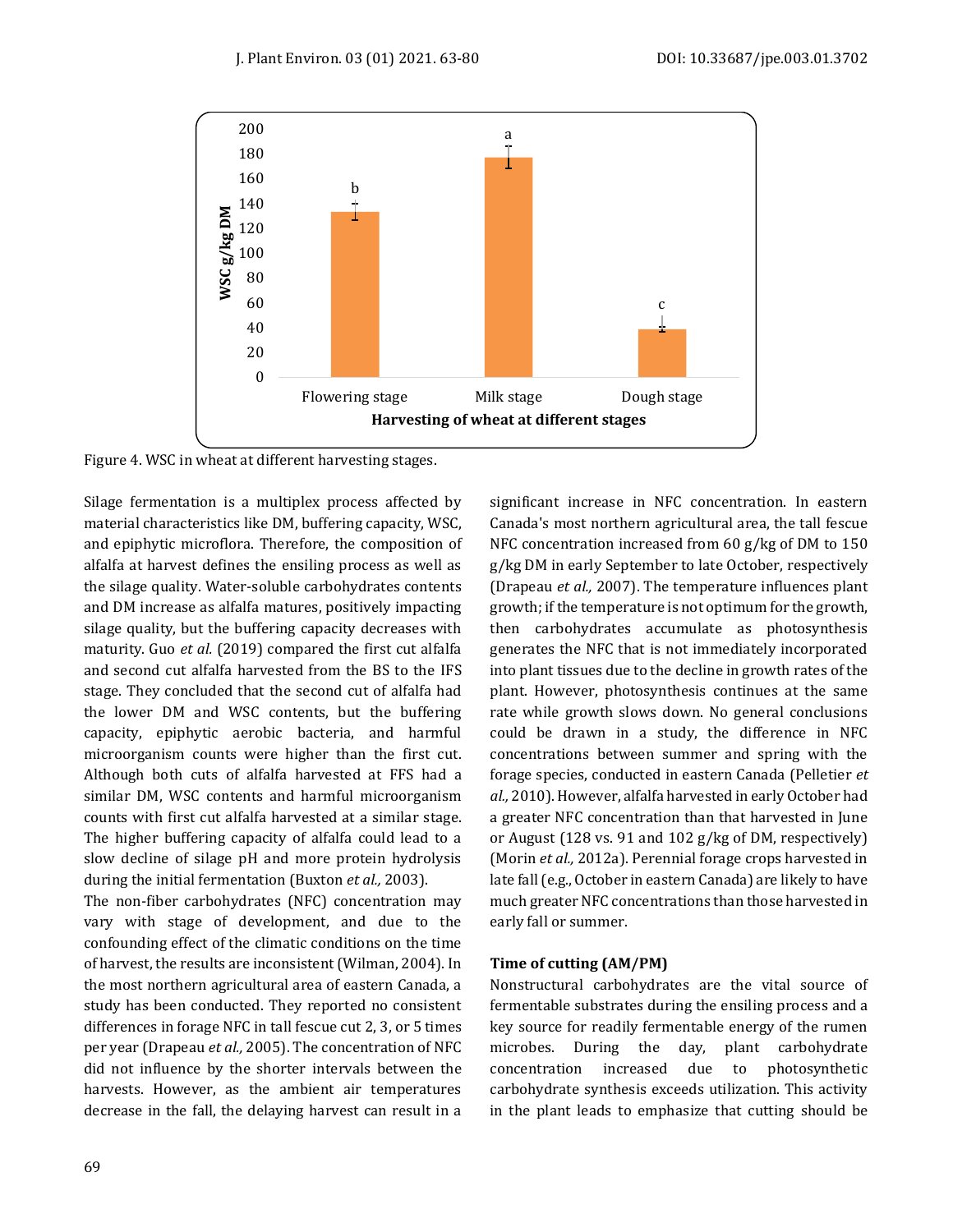done during the day when the NFC concentration in the plants is highest. Many studies have been conducted among different forage and fodder species, particularly in the sunny days, and concluded that NFC concentration would be higher if the cutting of the crop should be done later in the day (Burns *et al.,* 2007; Burns *et al.,* 2005). In both timothy (Morin *et al.,* 2012a) and alfalfa (Morin *et al.,* 2011), the NFC concentration occurs after sunrise between 11 and 13 h, and this is the optimal period for harvesting the crops with higher NFC and this time is the same in spring, summer, and autumn for alfalfa (Morin *et al*., 2012b).

Plant cells remain viable after cutting and continue to use NFC for respiration until they die. Wilting conditions has also an impact on the NFC. Alfalfa NFC concentration decrease during the first day of wilting. This rate of decrease is not affected by the time of cutting. Consequently, at the end of the wilting period under optimal drying conditions, PM cut alfalfa has more NFC than AM cut. However, recent research has shown that nighttime NFC losses in late PM alfalfa are lower than AM cut. Alfalfa cut and laid directly on the ground reduces wilting time by up to 9 hour under poor drying conditions and exhibits increased NFC concentration compared with alfalfa that is swathed and dried in windows. When wilting conditions are conducive for rapid drying and with two consecutive sunny days, producers using this practice can produce wilted alfalfa forage with greater NFC concentrations in less than 24 h. Some NFC, such as fructans in timothy, are prone to degradation during the wilting period, partly due to higher activities of specific hydrolase enzymes (Ould-Ahmed *et al*., 2017). The fate of these carbohydrates during ensiling is also unclear; in one study, only 2 % of lactic acid bacteria (LAB) possessed the ability to degrade this polysaccharide (Winters *et al*., 1998).

Soluble carbohydrates such as glucose, fructose, and sucrose are quantitatively the most important substrates for silage fermentation. Consequently, concentrations of NFC decrease during fermentation, and the extent of this decrease in NFC concentration varies with silage DM concentration. This decrease in NFC concentration during the fermentation process can lead to lower silage quality, so the good nutritive quality of silage can only be achieved by harvesting the forages at the highest NFC concentration. As outlined above, the concentration of NFC in alfalfa increases if the alfalfa is cut in the afternoon and wilted in wide swaths. Tremblay *et al*. (2014) investigated the implication of this practice for silage fermentation. Differences in alfalfa NFC concentration at ensiling (10 to 36 g/kg of DM) due to PM cutting, with or without wide swaths, were reduced to between 0 and 15 g/kg of DM, mostly as a result of the utilization of NFC during fermentation. When NFC concentration differences at ensiling due to PM cutting were greater than 10 g/kg of DM, silage conservation attributes were improved with lower pH, greater concentrations of lactate  $(+8 \text{ to } +20 \text{ g/kg of DM})$ , and lower concentrations of volatile fatty acids (VFA) (−8 to −11 g/kg of DM) and ammonia nitrogen (−6 to −11 g/ kg of total N). Improved silage conservation attributes, along with a greater residual starch concentration from NFC enriched alfalfa, can increase the nutritive value of silage and improve milk production.

## **Fertilizer**

Fertilizers are simply planting nutrients applied to the agricultural field to supply the required elements, which are deficient naturally in the soil. These nutrients have a great impact on the fertility of the soil and as well as on the growth and development of the plant. These nutrients are applied to the soil to increase the yield of the crop. So, in the fodder and forage crop species, these nutrients play an important role in the composition of plants and the quality of silage. The composition of forage is also influenced by applying fertilizer to the soil. Li *et al*. (2016b) reported that CP and WSC contents increased significantly as the nitrogen application rose from 0 to 225 kg/ha. They indicated that N should be applied to forage (whole crop) wheat at a similar rate according to the rate applied to grain wheat. Although more N application might increase the digestible DM yield, there is a risk of NO3-N accumulation. In addition, LAB count increased significantly with the increased N application from 0 to 225 kg/ha. That might be attributed to increased WSC and CP contents at high N application, which are vital nutrients for the growth of LAB with strict nutrition requirements.

In contrast, (Asano *et al*., 2018) concluded that N fertilization did not harm the quality of reed silage. The fermented silage quality becomes poor when the WSC contents of the material fall below 10 % of DM (Borreani *et al*., 2018). The effect of N fertilization was only related to CP in a reed. Protein is synthesized from N absorbed through the roots and from carbohydrates, such as WSC; therefore, a large N supplement decreases the amount of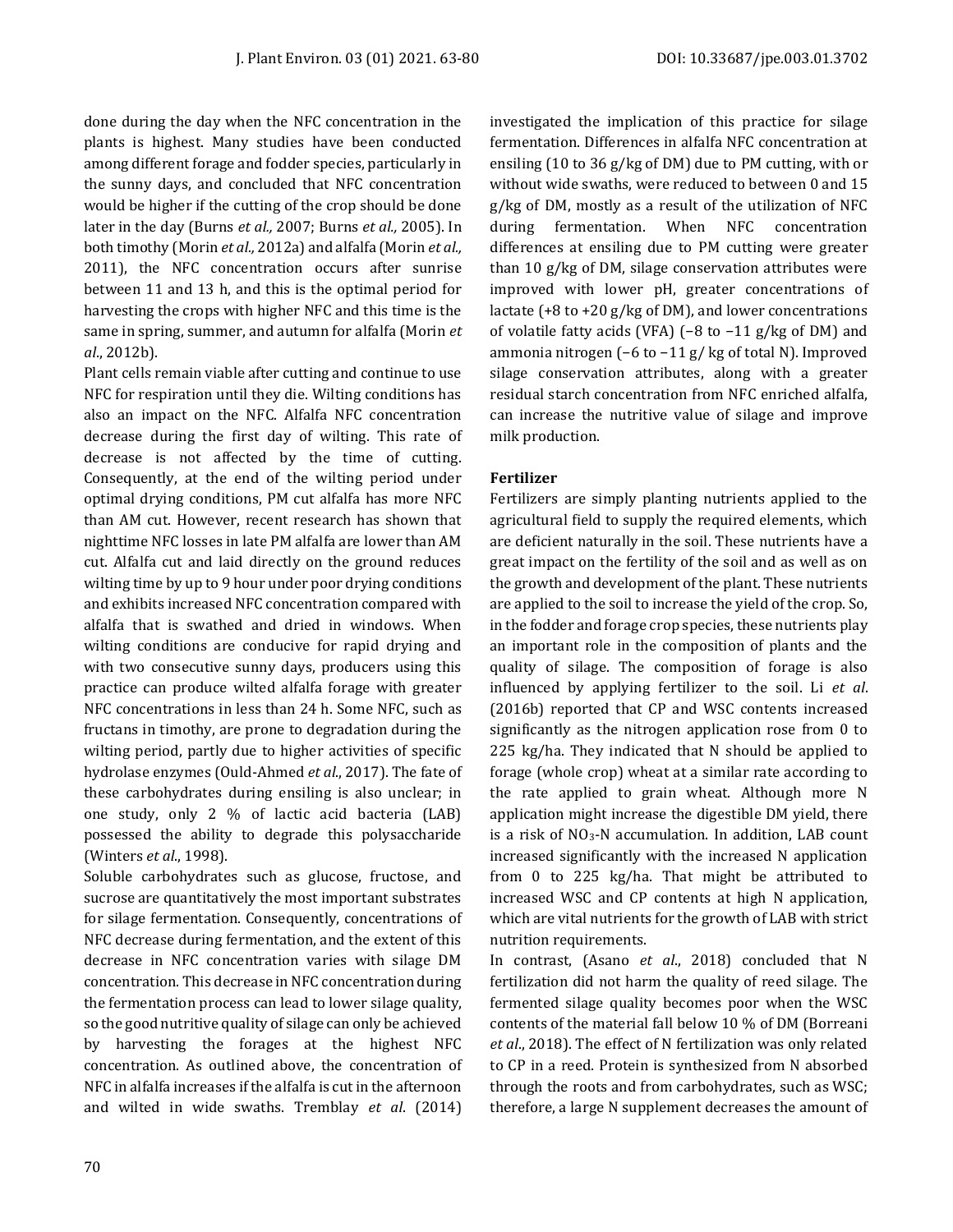WSC in plants due to a stimulation of carbohydrate consumption. The WSC content of reed in their study was only 5.3 % of DM. Therefore, the WSC contents were half the value required for producing good quality silage. The most effective approach would add both additives LAB and a substrate to get the high-quality silage of the reed. Another study conducted by (Skonieski *et al*., 2017) to check the effect of different nitrogen (N) rates (0, 60, 120, 240, 480) kg/ha on the nutritional quality of maize and found that the NFC concentration went higher at first three N rates, but it decreased at last two N rates and, there was the same scenario with the total carbohydrates (TC). Hence, it showed that NFC and TC concentration in maize crops increases with increasing the N fertilization rates at a certain level; further increasing the N rates would decrease NFC and TC concentration. The conventional 100 % NPK and 50 % CM+50 % NPK fertilizers improve the plant growth, corn-soybean DM yield, CP, and quality of the corn-soybean silage. However, the effect of chemical fertilizers CM and BF and their combinations were not serious for WSC concentration. CM contains a high N concentration, and it has become the most crucial manure due to its lower price and environment-friendly characteristics. So, the smallholding farmer can easily afford it and increase the crops' DM yield (Baghdadi *et al*., 2018).

Lowering N fertilization has been shown to increase NFC and reduce CP concentrations of several cool-season grass species—for example, timothy, orchardgrass (*Dactylis glomerata* L.), and tall fescue (Pelletier *et al*., 2009)—but it may also reduce total yield. Timothy silage quality is reduced by increased application of N fertilizer, primarily at early developmental stages, and this can be attributed to a reduction in WSC concentration and an increase in the buffering capacity of the forage. Therefore, the ensiling properties of timothy are less favorable when high rates of N fertilizer are applied (Tremblay *et al*., 2005). Increasing N fertilizer application generally increases herbage crude protein concentration (Keady *et al*., 2000) and buffering capacity (Tišma *et al*., 2018) and reduces dry herbage matter (Whitehead, 1995) and WSC (Tremblay *et al*., 2005) concentrations. Similar, residual silage WSC concentration was higher for the zero N fertilizer than for the high N fertilizer treatment (King *et al*., 2013). It is common to raise the rate of N fertilizer application from 0 to 125 kg/ha, then buffering capacity of herbage increased and herbage DM and WSC concentrations decreased during pre-ensiling (King *et al*., 2012). It was reported that the addition of urea to pomegranate pulp lowers the acid detergent fiber (ADF), neutral detergent fiber (PDF), acid detergent lignin (ADL), and WSC content (Ozcan and Kilic, 2018).

# **Additives**

Lactic acid bacteria (LAB) and water-soluble carbohydrates (WSC) are vital aspects for higher silage quality during the ensiling process (Ni *et al*., 2017). Out of the various additives, L inoculants and M (molasses) have been suggested as an effectual stimulant to improve silage quality through enhancing the L load and fermentable substrate (WSC), respectively (Li *et al*., 2014; Ni *et al*., 2015). Water-soluble carbohydrate (WSC) is a crucial aspect for silage fermentation, and the concentration of more than 5 % DM was shown to be important for guaranteeing acceptable fermentation quality. Although, soybean has a low level of WSC content of 1 %, which indicates that good preservation of soybean without any additives during ensiling is impossible. When soybean is treated with L and M inoculants, the pH decreased due to an increased level of WSC, leading to good quality silage (Ni *et al*., 2017).

Inoculation with LAB reduced silage pH and WSC concentration but enhanced the DM concentration and recovery. When LAB is inoculated in laboratory-scale silos, WSC concentration, NH3-N concentration, and molds are reduced, and DM concentration increased. In contrast, no effect was observed on DM concentration; NH3-N concentration was reduced while the WSC concentration increased when LAB was inoculated in farm-scale silos (Oliveira *et al*., 2017). The trends for farm-scale silos to have greater WSC concentration and fewer LAB maybe because the harvested forage for the former is left in the field for longer periods than minisilos. The longer drying durations may have decreased epiphytic bacterial viability, increased moisture loss, and decreased plant respiration, and collectively, these factors likely increased the residual WSC in forages (Weinberg *et al*., 2010).

The lack of effects of LAB inoculation on the fermentation and DM recovery of corn and sorghum silages is notable because these forages are perhaps the most widely ensiled for dairy production in the United States. The lack of response to inoculation is probably because these forages contained sufficient WSC concentrations for the fermentation and high epiphytic bacterial populations, and low buffering capacities (Carvalho *et al*., 2014).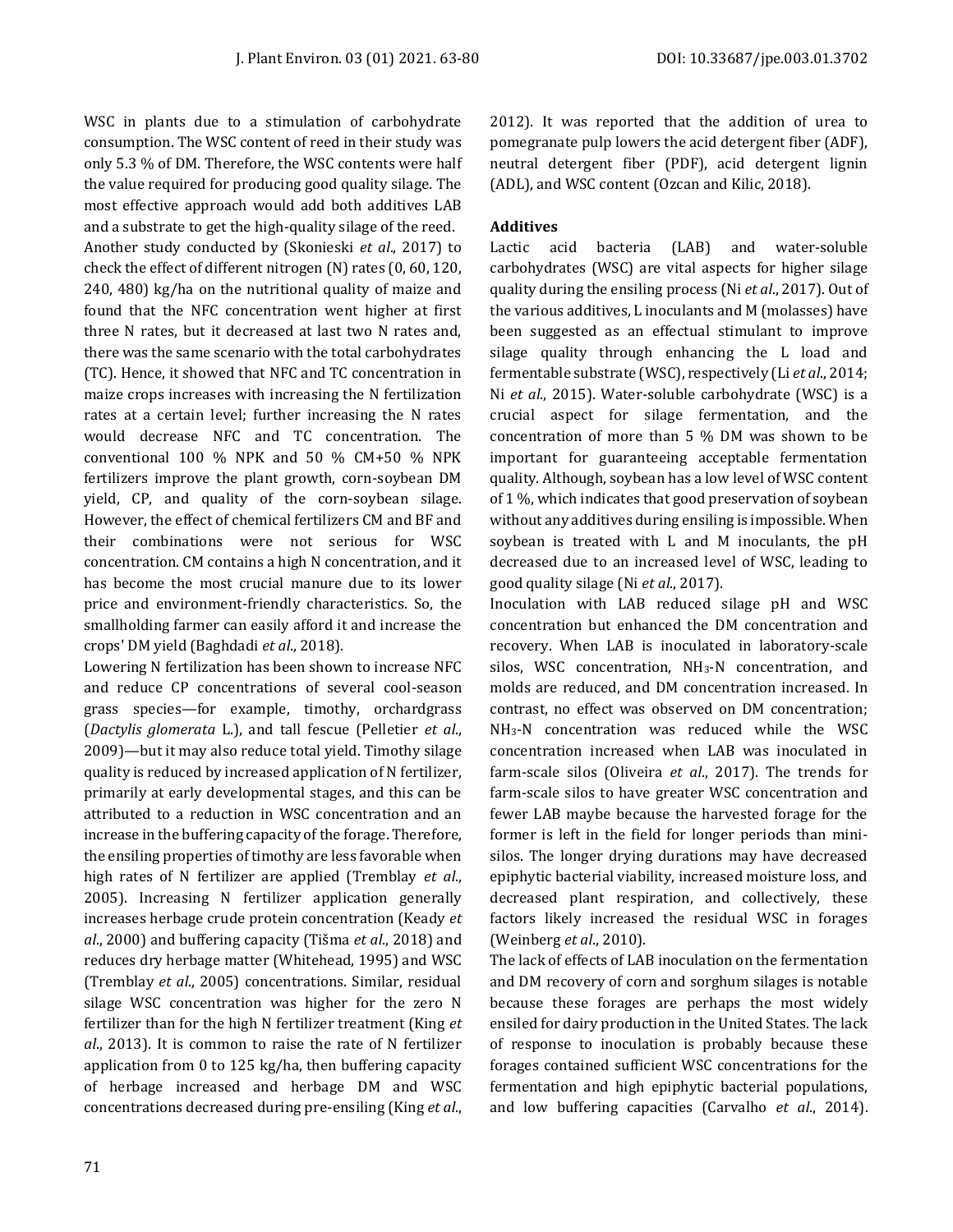Unlike in corn and sorghum silages, LAB inoculation improved the fermentation of legume and grass silages probably because of their low epiphytic flora, low WSC concentrations, and high buffering capacities (particularly for the legumes) (Arriola *et al*., 2015; Ogunade *et al*., 2016; Silva *et al*., 2016). The causes of the reduction in DM recovery by LAB inoculation of sugarcane silages are not clear, but they are probably associated with excessive fermentation due to the high WSC concentration of sugarcane. König *et al*. (2017) reported that the WSC content is adequate to produce good quality silage when LAB is used as an additive. At the early stage of crop maturity, LAB treatment stimulated efficient lactic acid fermentation resulting in lower residual WSC content and pH than formic acid and hexamethylenetetramine treatments. The effect of hexamethylenetetramine as a silage additive did not depend on the herbage fermentation coefficient, WSC content, or silage pH. The LAB-based additive was less efficient than chemicals only when the WSC content of the crop was low in trials with the early stage of crop development. The average WSC content of the treated silages with different additives was higher compared with the control silage of the Lupinwheat. NAHe (sodium nitrite) treated silages contained less residual WSC than FA (formic acid) treated silage (König *et al*., 2019). Similar results were also reported by (Li *et al*., 2019) that FA increased the WSC of ryegrass, bur clover, and mixed silages.

The residual WSC contents increased by using the ethanol alone or combined with the inoculants compared to the control or *Lactobacillus plantarum* silages because the ethanol inhibited the loss of WSC by microorganisms. Zhang *et al*. (2011) reported in their study that, fermentation quality of the Napier grass increased by using ethanol as a silage additive. This additive inhibits the undesirable bacteria from using the WSC and reduces the silage losses during the earlier phases of fermentation. The results in the production of more LAB and producing good quality silage. The ensiling quality structural and nonstructural carbohydrate and enzymatic digestibility (ED) value of mature Napier grass silage improved through additives (Desta *et al*., 2016). Ethanol could reduce the loss of protein

and WSC by inhibiting undesirable aerobic bacteria growth during the early stage of ensiling. Similar results were also reported by (Yuan *et al*., 2012) that wet hulls-barley distillers grains (WHDG) had higher WSC when treated with ethanol. The WSC content in TMR was highest when silage is treated with the combined ethanol and molasses additives and was lowest when treated with the *Lactobacillus plantarum* additive only (Yuan *et al*., 2015).

The preservation of the alfalfa is limited due to its less WSC and high buffering capacity (BC). Different kinds of additives are used to increase the preservation of the alfalfa silages' residual WSC and CP. Residual WSC increased when alfalfa is treated with formic acid compared to other treatments shown in Figure 5. Alfalfa harvested before the killing frost had enough WSC to start the ensiling process for lactic acid production. Lactic acid, acetic acid, and ethanol contents decreased when alfalfa is treated with the organic acids, but the residual WSC and CP increased, which results in the higher IVDMD (In vitro dry matter digestibility) (Li *et al*., 2016c). Furthermore, carbonate is also effective in increasing residual WSC and lactic acid in silage (Santos *et al*., 2009).

The inoculation of *Hedychium* with LAB would result in silage having high crude protein contents. However, the WSC and cell wall fiber components of this silage have significantly lower values. The aerobic stability is enhanced by using the *Hedychium* silages with molasses, while the LAB inoculants impaired the stability. However, the application of urea in the deficiency of WSC resulted in very bad preserved silage and instability in the air (Moselhy *et al*., 2015). Enzymes are used as a direct means to enhance fiber degradation by promoting the availability of WSC as a substrate for LAB (Ebrahimi *et al*., 2014; Nadeau *et al*., 2000; Tian *et al*., 2014). The enzymes like cellulose and hemicellulose are used to increase the WSC to ensure their availability for LAB to produce lactic acid, presumably by the degradation of a NDF and ADF (Colombatto *et al*., 2003; Li *et al*., 2014). The combined additives of *Lactobacillus plantarum* and cellulase, and *Lb. casei* and cellulase decreased the NDF, ADF, and hemicellulose content and increased WSC contents (Zhang *et al*., 2016).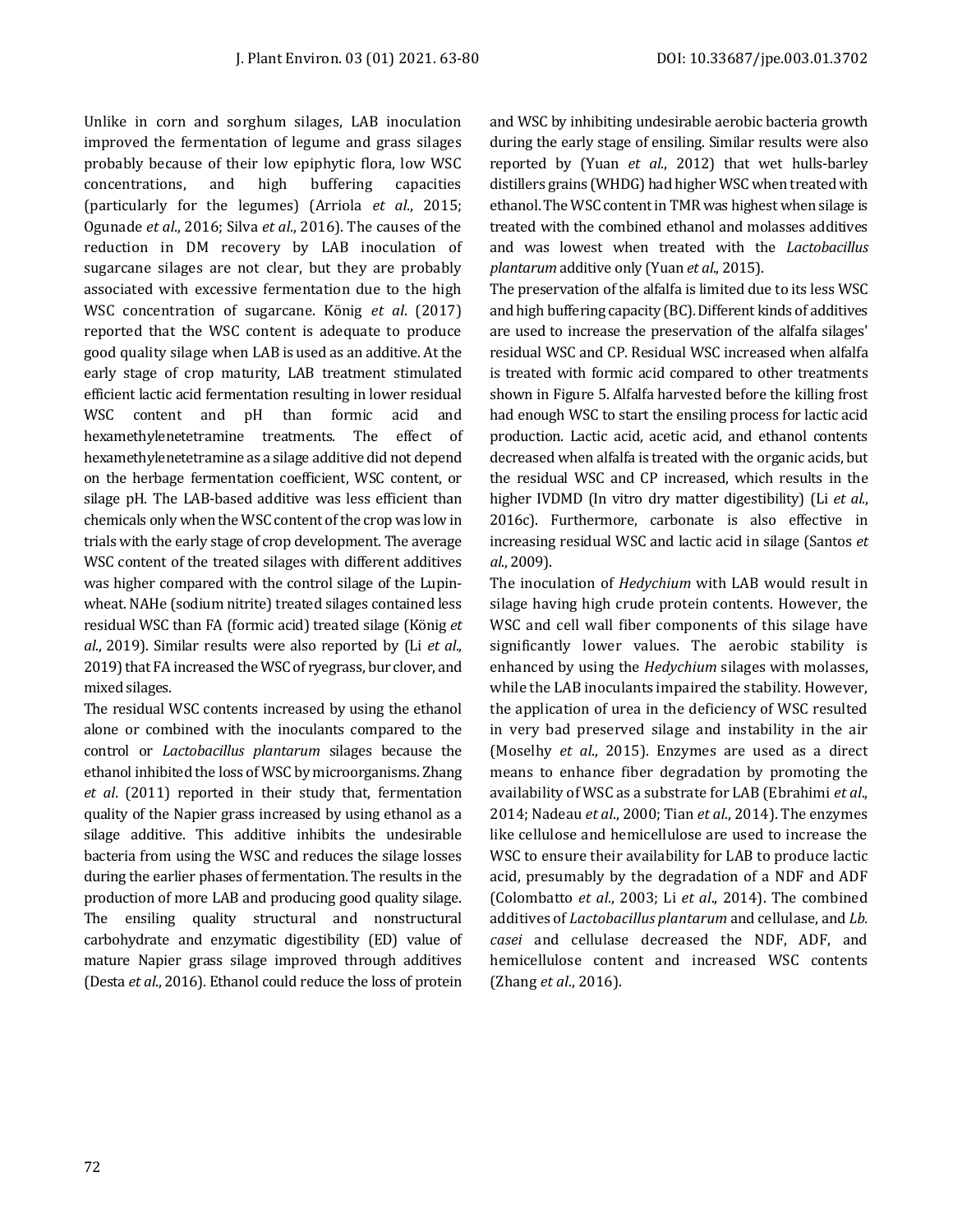

Figure 5. Effect of various additives on the WSC concentration during alfalfa ensiling.

Propionic acid is used to stop yeasts which digest the lactic acid and WSC when silage is exposed to the air. It is a worthwhile inhibitor of aerobic deterioration of silage (Woolford, 1975). A case has been studied by (Chen *et al*., 2016) and reported that the MP (molasses + propionic acid) silage has higher residual WSC contents than that of the control silage. Some scientists reported the effects of additives on the fermentation and nutritive quality of whole crop sorghum silage (Filya, 2003; Guan *et al*., 2002). A case has been studied by (Sifeeldein *et al*., 2019); they reported that the LAB treated sorghum silages suffered a faster aerobic deterioration than the control silage because these contained comparably high contents of residual WSC and lactic acid. Water-soluble carbohydrates (WSC) contents in all sweet sorghum silages decreased during the ensiling process. After five days of ensiling, silage inoculated with AZZ4 (*Lactobacillus plantarum* subsp. Plantarum) contained higher residual WSC contents than the other treatments. All the inoculants enhance the residual WSC contents relative to the control silage. It is due to the LAB inoculants that guarantee the fast and vigorous lactic acid fermentation and rapid reduction of the silage pH at early stages, which inhibit the loss of WSC fermented by spoilage bacteria.

Lynch *et al*. (2015) added cellulase and xylanase to corn forage before ensiling alone and combined with a ferulic acid esterase-producing (FAE) silage inoculant. They found that the combination resulted in a lower pH and higher WSC than the control silage after 70 days of ensiling. One would theorize that positive responses to the application of fibrolytic enzymes at ensiling would most likely be with low-WSC forages. This contention was recently supported, as ensiling of a low-WSC forage, *Leymus chinensis*, with inoculants and a cellulase improved the fermentation and the in vitro digestibility of this wild grass silage (Tian *et al*., 2014). Similarly, improvements were observed when fibrolytic enzymes were added to mixtures of low-WSC barley straw and corn silage at ensiling (Guo *et al*., 2014) and highmoisture low-WSC tropical forages (Khota *et al*., 2016). Enzymatic profiles and activity of mixed enzyme preparations are often unpredictable, further contributing to the variable responses observed with these additives.

## **Ensiling time or storage time**

The main purpose of ensiling forages is to maintain the nutrients available for future feeding. There are four crucial phases when silage is ensiled aerobic, active fermentation, stable, and feed-out. The aerobic phase starts after harvesting and ensiling, and during this phase, plant and microorganism respiration occurs until oxygen is completely absent in the silo or the supply of substrate is used up. Once oxygen is absent, fermentation starts with bacterial production of fermentation end-products. This phase is characterized by the accumulation of lactic and acetic acids and a corresponding decline in pH. Proteolysis, the main mechanism responsible for disrupting the zein-proteins cross-linked to starch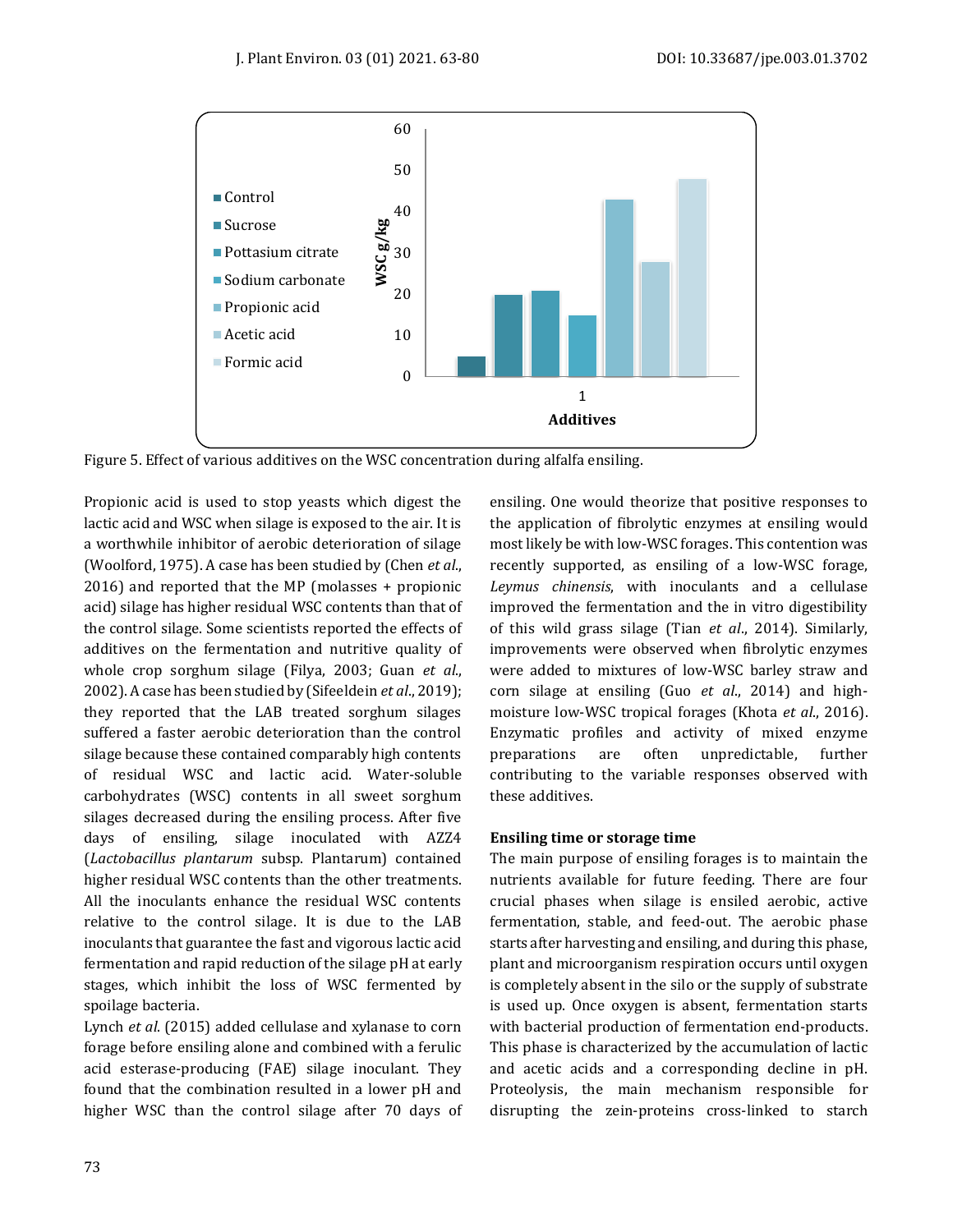granules, occurs under acidic conditions suggesting that continuous alterations in fermentation profile as storage progressed may directly affect starch digestibility (Der Bedrosian *et al*., 2012). Similar results have been reported by (Arcari *et al*., 2016), as the ensiling time increased, the digestibility of starch increased.

Sariçiçek *et al*. (2016) reported that the WSC concentration of corn silage raised from 67 g/kg DM to 108 g/kg DM for the 90th and 202nd day, and the lowest concentration was found on the 118th day. Similar results were also reported by (Weinberg *et al*., 2011) that WSC concentration of corn silage in mini silos was 135.7 g/kg DM at the end of the five months.

#### **CONCLUSION**

The concentration of WSC is influenced by the different kinds of controllable and uncontrollable factors. The temperature has a limiting impact on the water-soluble carbohydrates. If the temperature is less during the ensiling, then the consumption of the WSC will be lower and vice versa. At the higher ensiling temperature, there are chances of production of heat-damaged proteins, which could lead to acetoin formation. This acetoin could be oxidized or reduced into undesired compounds that are not beneficial for silage quality. The losses of the water-soluble carbohydrates are higher at high moisture levels and lower at low moisture levels. Also, high moisture negatively impacts the rapid pH decrease, so it is not easy to produce good quality silage. So, the crop should be harvested when it has 60-70 % moisture content and 30-40 % DM. Harvesting the crop at the right stage and development is the most important factor in ensuring a sufficient amount of water-soluble carbohydrates for the ensiling process and preserving good quality silage. It has seemed that with increasing the crop's maturity, the carbohydrates concentration is decreased because carbohydrates start to accumulate in the grains. So, the crop should be harvested at the equitable stage to achieve good quality silage. The time of cutting of the forage crop also has an impact on the concentration of water-soluble carbohydrates. It is suggested that crops be harvested during the PM time rather than the AM time because PM cutting has higher water-soluble carbohydrates than AM cutting. The fertilizer also influences water-soluble carbohydrates (WSC) concentration. Their concentration is increased by increasing the application of nitrogen to the soil up to a specific level. Nowadays, CM has become the most important manure due to its reliability. The concentration of water-soluble carbohydrates can be increased or decreased by applying different additives like molasses, LAB, etc. Those crops with lower water-soluble carbohydrate contents are inoculated with additives to obtain good quality silage. Conclusively, the ensiling time does not influence the concentration of water-soluble carbohydrates during the ensiling process.

## **FUTURE OPPORTUNITIES**

Water-soluble carbohydrates (WSC) are the main source of energy during the ensiling process. So, its availability during the ensiling process must be maintained to produce organic acids like acetic acid. Future studies must be focused on the water-soluble carbohydrate's degradation at different phases of fermentation to know this degradation mechanism very well for the production of high quality and well-preserved silage.

#### **CONFLICT OF INTEREST**

The authors declare that they have no conflicts of interest.

#### **AUTHORS CONTRIBUTIONS**

All the authors have equal contributions.

## **REFERENCES**

- Adams, W.W., J.J. Stewart and B. Demmig-Adams. 2018. Photosynthetic Modulation in Response to Plant Activity and Environment. In The Leaf: A Platform for Performing Photosynthesis Springer, Cham. p. 493-563.
- Allen, E., C. Sheaffer and K. Martinson. 2013. Forage nutritive value and preference of cool-season grasses under horse grazing. Agronomy Journal, 105(3): 679-684.
- Arcari, M.A., C.M.M.R. Martins, T. Tomazi and M.V. dos Santos. 2016. Effect of the ensiling time of hydrated ground corn on silage composition and in situ starch degradability. Brazilian Journal of Veterinary Research and Animal Science, 53(1): 60-71.
- Arriola, K.G., O.C.M. Queiroz, J.J. Romero, D. Casper, E. Muniz, J. Hamie and A.T. Adesogan. 2015. Effect of microbial inoculants on the quality and aerobic stability of bermudagrass round-bale haylage. Journal of Dairy Science, 98(1): 478-485.
- Asano, K., T. Ishikawa, A. Araie and M. Ishida. 2018. Improving quality of common reed (*Phragmites*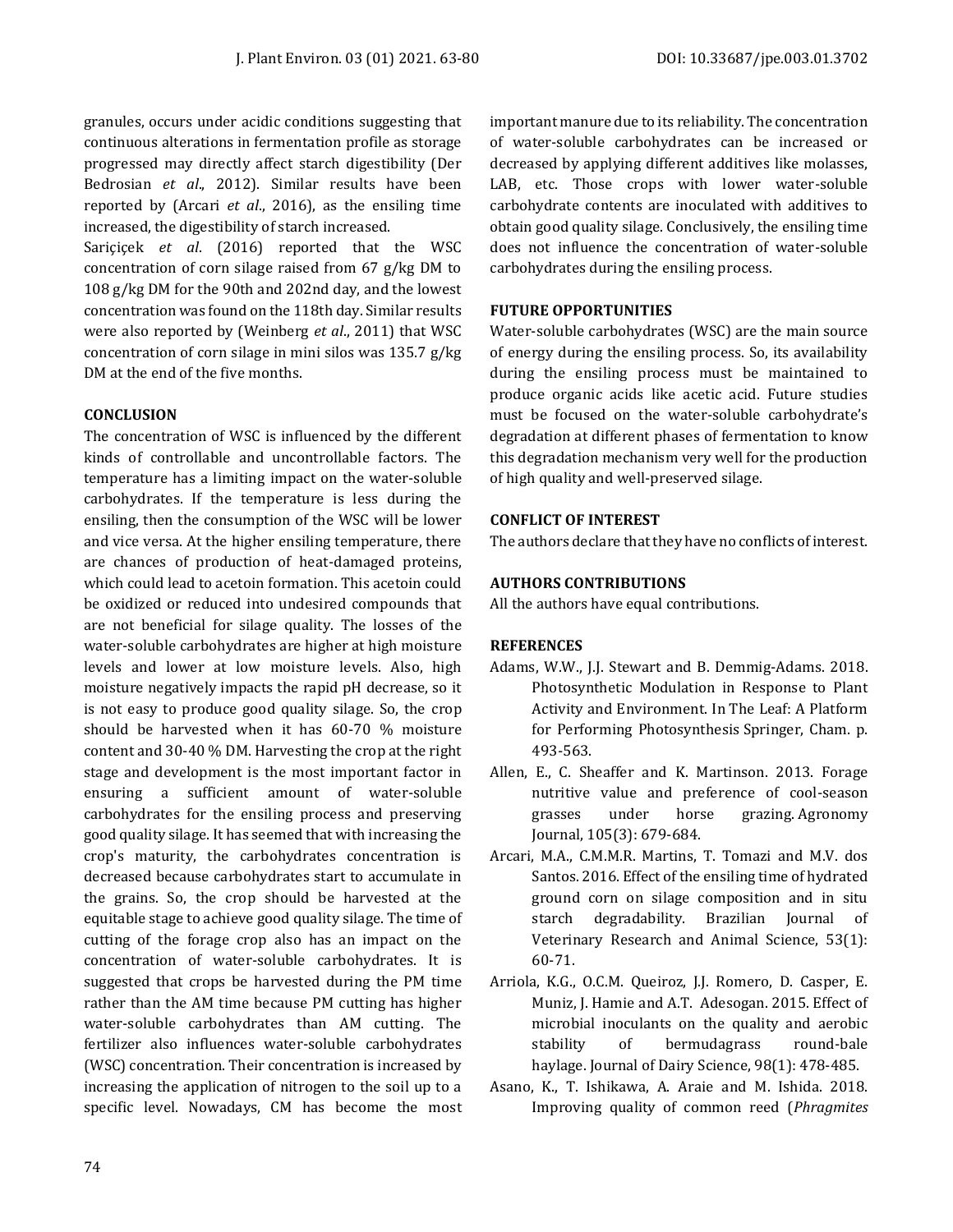*communis* Trin.) silage with additives. Asian-Australasian Journal of Animal Sciences, 31(11): 1747-1755.

- Baghdadi, A., R.A. Halim, A. Ghasemzadeh, M.F. Ramlan and S.Z. Sakimin. 2018. Impact of organic and inorganic fertilizers on yield and quality of silage corn in intercropped system with soybean: Peer J, 6: e5280.
- Wagle, M., P. Basnet, Å. Vårtun and G. Acharya. 2021. Nitric Oxide, Oxidative Stress and Streptococcus mutans and Lactobacillus Bacterial Loads in Saliva during the Different Stages of Pregnancy: A Longitudinal Study. International Journal of Environmental Research and Public Health, 18(17): 9330.
- Bernardes, T.F., J.L.P. Daniel, A.T. Adesogan, T.A. McAllister, P. Drouin, L.G. Nussio, P. Huhtanen, G.F. Tremblay, G. Bélanger and Y. Cai. 2018. Silage review: Unique challenges of silages made in hot and cold regions. Journal of Dairy Science, 101(5): 4001-4019.
- Borreani, G., E. Tabacco, R. Schmidt, B. Holmes and R. Muck. 2018. Silage review: Factors affecting dry matter and quality losses in silages. Journal of Dairy Science, 101(5): 3952-3979.
- Brito, A., G. Tremblay, A. Bertrand, Y. Castonguay, G. Bélanger, R. Michaud, H. Lapierre, C. Benchaar, H.V. Petit, D.R. Ouellet and R. Berthiaume. 2008. Alfalfa cut at sundown and harvested as baleage improves milk yield of late-lactation dairy cows. Journal of Dairy Science, 91(10): 3968-3982.
- Brito, A., G. Tremblay, H. Lapierre, A. Bertrand, Y. Castonguay, G. R. Michaud, C. Benchaar, D. R. Ouellet and R. Berthiaume. (2009). Alfalfa cut at sundown and harvested as baleage increases bacterial protein synthesis in late-lactation dairy cows. Journal of Dairy Science, 92(3): 1092-1107.
- Burns, J., D. Fisher and H. Mayland. 2007. Diurnal shifts in nutritive value of alfalfa harvested as hay and evaluated by animal intake and digestion. Crop Science, 47(5): 2190-2197.
- Burns, J., H. Mayland and D. Fisher. 2005. Dry matter intake and digestion of alfalfa harvested at sunset and sunrise. Journal of Animal Science, 83(1): 262- 270.
- Buxton, D.R. and P. O'Kiely. 2003. Preharvest plant factors affecting ensiling. Silage Science and Technology, 42: 199-250.
- Buxton, D.R., R.E. Muck and J.H. Harrison. 2003. Silage science and technology. American Society of Agronomy Inc., Crop Science Society of America, Inc, Soil Science Society of America, Inc. Publications, Madison, WI.
- Cai, Y., S. Kumai, M. Ogawa, Y. Benno and T. Nakase. 1999. Characterization and Identification of *Pediococcus* Species Isolated from Forage Crops and Their Application for Silage Preparation. Applied and Environmental Microbiology, 65(7): 2901-2906.
- Carvalho, B., C. Ávila, J. Pinto, J. Neri and R. Schwan. 2014. Microbiological and chemical profile of sugar cane silage fermentation inoculated with wild strains of lactic acid bacteria. Animal Feed Science and Technology, 195: 1-13.
- Cazzato, E., V. Laudadio, A. Corleto and V. Tufarelli. 2011. Effects of harvest date, wilting and inoculation on yield and forage quality of ensiling safflower (*Carthamus tinctorius* L.) biomass. Journal of the Science of Food and Agriculture, 91(12): 2298- 2302.
- Chen, L., G. Guo, X. Yuan, J. Zhang, J. Li and T. Shao. 2016. Effects of applying molasses, lactic acid bacteria and propionic acid on fermentation quality, aerobic stability and in vitro gas production of total mixed ration silage prepared with oat–common vetch intercrop on the Tibetan Plateau. Journal of the Science of Food and Agriculture, 96(5): 1678-1685.
- Colombatto, D., F. Mould, M. Bhat, D. Morgavi, K. Beauchemin and E. Owen. 2003. Influence of fibrolytic enzymes on the hydrolysis and fermentation of pure
- cellulose and xylan by mixed ruminal microorganisms in vitro. Journal of Animal Science, 81(4): 1040-1050.
- DaCosta, M. and B. Huang. 2006. Osmotic adjustment associated with variation in bentgrass tolerance to drought stress. Journal of the American Society for Horticultural Science, 131(3): 338-344.
- de Oliveira, I.L., L.M. Lima, D.R. Casagrande, M.A.S. Lara and T.F. Bernardes. 2017. Nutritive value of corn silage from intensive dairy farms in Brazil. Revista Brasileira de Zootecnia, 46(6): 494-501.
- Der Bedrosian, M., K. Nestor Jr and L. Kung Jr. 2012. The effects of hybrid, maturity, and length of storage on the composition and nutritive value of corn silage. Journal of Dairy Science, 95(9): 5115-5126.
- Desta, S.T., X. Yuan, J. Li and T. Shao. 2016. Ensiling characteristics, structural and nonstructural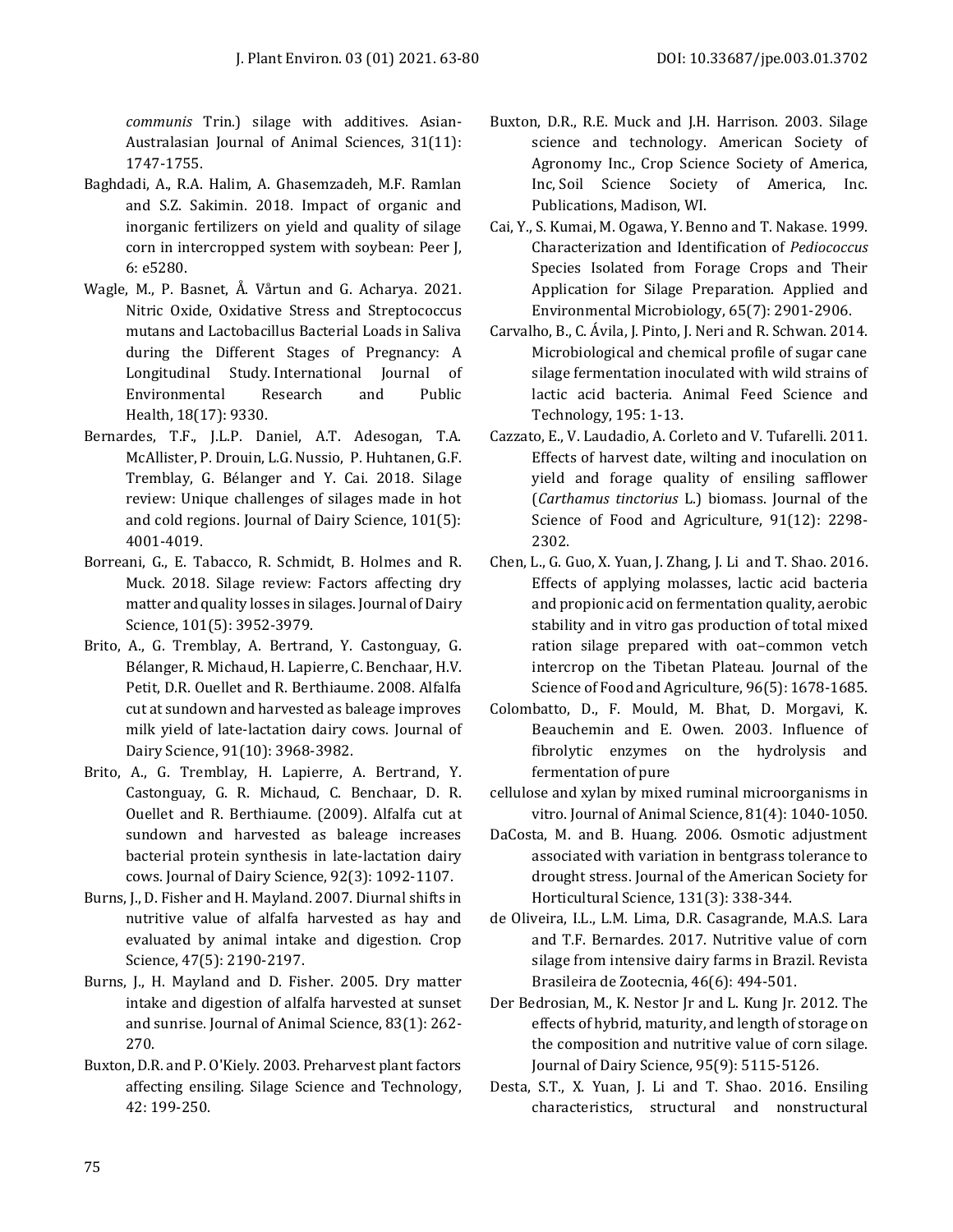carbohydrate composition and enzymatic digestibility of Napier grass ensiled with additives. Bioresource Technology, 221: 447-454.

- Dickhoefer, U., S. Glowacki, C.A. Gómez and J.M. Castro-Montoya. 2018. Forage and protein use efficiency in dairy cows grazing a mixed grass-legume pasture and supplemented with different levels of protein and starch. Livestock Science, 216: 109- 118.
- Drapeau, R., G. Bélanger, G. Tremblay and R. Michaud. 2005. Rendement et valeur nutritive de la fétuque élevée cultivée en régions à faibles degrés-jours de croissance. Canadian Journal of Plant Science, 85(2): 369-376.
- Drapeau, R., G. Bélanger, G. Tremblay and R. Michaud. 2007. Yield, persistence, and nutritive value of autumn harvested tall fescue. Canadian Journal of Plant Science, 87(1): 67-75.
- Ebrahimi, M., M.A. Rajion, Y.M. Goh, A.S. Farjam, A.Q. Sazili and J.T. Schonewille. 2014. The effects of adding lactic acid bacteria and cellulase in oil palm (*Elais guineensis* Jacq.) frond silages on fermentation quality, chemical composition and in vitro digestibility. Italian Journal of Animal Science, 13(3): 3358.
- Filya, I. 2003. Nutritive value of whole crop wheat silage harvested at three stages of maturity. Animal Feed Science and Technology, 103(1-4): 85-95.
- Filya, I., G. Ashbell, Y. Hen and Z. Weinberg. 2000. The effect of bacterial inoculants on the fermentation and aerobic stability of whole crop wheat silage. Animal Feed Science and Technology, 88(1-2): 39- 46.
- Gallagher, D., D. Parker, D.J. Allen and N. Tsesmetzis. 2018. Dynamic bacterial and fungal microbiomes during sweet sorghum ensiling impact bioethanol production. Bioresource Technology, 264: 163- 173.
- Guan, W.T., G. Ashbell, Y. Hen and Z. Weinberg. 2002. The effect of microbial inoculants applied at ensiling on sorghum silage characteristics and aerobic stability. Agricultural Sciences in China, 1(10): 1174-1179.
- Gulfam, A., G. Guo, S. Tajebe, L. Chen, Q. Liu, X. Yuan, Y. Bai and T. Saho. 2017. Characteristics of lactic acid bacteria isolates and their effect on the fermentation quality of Napier grass silage at three high temperatures. Journal of the Science of Food

and Agriculture, 97(6): 1931-1938.

- Guo, G., C. Shen, Q. Liu, S.L. Zhang, C. Wang, L. Chen, Q.F. Xu, Y.X. Wang and W.J. Huo. 2019. Fermentation quality and in vitro digestibility of first and second cut alfalfa (*Medicago sativa* L.) silages harvested at three stages of maturity. Animal Feed Science and Technology, 257: 114274.
- Guo, G., X. Yuan, L. Li, A. Wen and T. Shao. 2014. Effects of fibrolytic enzymes, molasses and lactic acid bacteria on fermentation quality of mixed silage of corn and hulless–barely straw in the Tibetan Plateau. Grassland Science, 60(4): 240-246.
- Guyader, J., V.S. Baron and K.A. Beauchemin. 2018. Corn forage yield and quality for silage in short growing season areas of the Canadian prairies. Agronomy, 8(9): 164.
- Jones, C., A. Heinrichs, G. Roth and V. Ishler. 2004. From harvest to feed: understanding silage management. Pennsylvania State University. College of Agricultural Sciences, 2-11.
- Keady, T., C. Mayne and D. Fitzpatrick. 2000. Prediction of silage feeding value from the analysis of the herbage at ensiling and effects of nitrogen fertilizer, date of harvest and additive treatment on grass silage composition. The Journal of Agricultural Science, 134(4): 353-368.
- Keller, F. and D.M. Pharr. 2017. Metabolism of carbohydrates in sinks and sources: galactosylsucrose oligosaccharides. In Photoassimilate Distribution Plants and Crops Source-Sink Relationships, Routledge, p. 157-183.
- Khota, W., S. Pholsen, D. Higgs and Y. Cai. 2016. Natural lactic acid bacteria population of tropical grasses and their fermentation factor analysis of silage prepared with cellulase and inoculant. Journal of Dairy Science, 99(12): 9768-9781.
- Kim, S.C. and A.T. Adesogan. 2006. Influence of ensiling temperature, simulated rainfall, and delayed sealing on fermentation characteristics and aerobic stability of corn silage. Journal of Dairy Science, 89(8): 3122-3132.
- King, C., J. McEniry, M. Richardson and P. O'Kiely. 2012. Yield and chemical composition of five common grassland species in response to nitrogen fertiliser application and phenological growth stage. Acta Agriculturae Scandinavica, Section B–Soil & Plant Science, 62(7): 644-658.
- King, C., J. McEniry, M., Richardson and P. O'Kiely. 2013.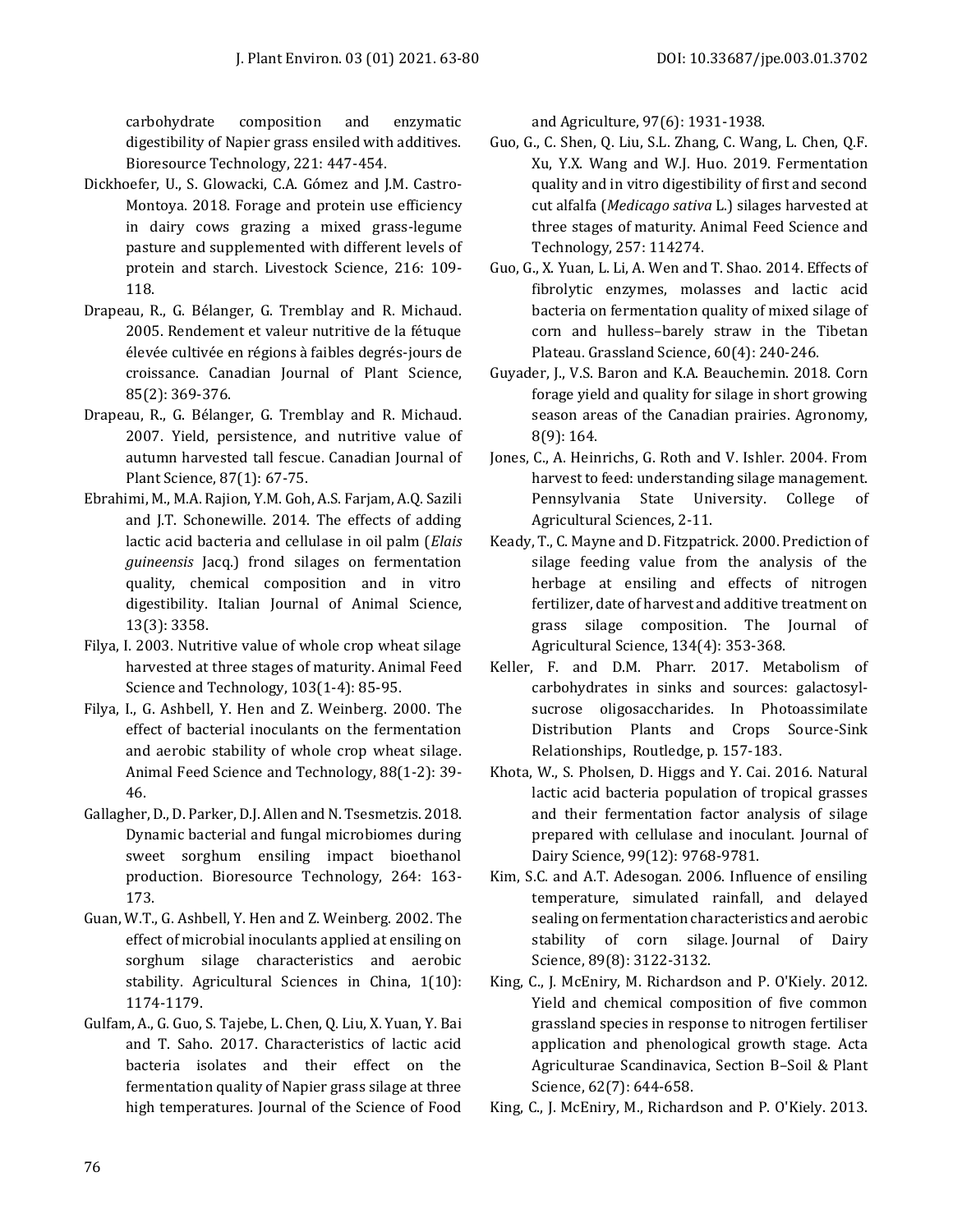Silage fermentation characteristics of grass species grown under two nitrogen fertilizer inputs and harvested at advancing maturity in the spring growth. Grassland Science, 59(1): 30-43.

- König, W., E. König, K. Weiss, T.T. Tuomivirta, H. Fritze, K. Elo, A. Vanhatalo and S. Jaakkola. 2019. Impact of hexamine addition to a nitrite‐based additive on fermentation quality, Clostridia and *Saccharomyces cerevisiae* in a white lupin‐wheat silage. Journal of the Science of Food and Agriculture, 99(4): 1492- 1500.
- König, W., M. Lamminen, K. Weiss, T.T. Tuomivirta, S. Sanz Muñoz, H. Fritze, K .Elo, L. Puhakka, A. Vanhatalo and S. Jaakkola. 2017. The effect of additives on the quality of white lupin–wheat silage assessed by fermentation pattern and qPCR quantification of clostridia. Grass and Forage Science, 72(4): 757- 771.
- Kung Jr, L., R.D. Shaver, R.J. Grant and R.J. Schmidt, 2018. Silage review: Interpretation of chemical, microbial, and organoleptic components of silages. Journal of Dairy Science, 101(5): 4020- 4033.
- Kung Jr, L., E. Stough, E. McDonell, R. Schmidt, M. Hofherr, L. Reich and C. Klingerman. 2010. The effect of wide swathing on wilting times and nutritive value of alfalfa haylage. Journal of Dairy Science, 93(4): 1770-1773.
- Li, C., Z. Xu, Z. Dong, S. Shi and J. Zhang. 2016c. Effects of nitrogen application rate on the yields, nutritive value and silage fermentation quality of wholecrop wheat. Asian-Australasian Journal of Animal Sciences, 29(8): 1129.
- Li, M., X. Zi, H. Zhou, G. Hou and Y. Cai. 2014. Effects of sucrose, glucose, molasses and cellulase on fermentation quality and in vitro gas production of king grass silage. Animal Feed Science and Technology, 197: 206-212.
- Li, P., S. Bai, M. You and Y. Shen. 2016a. Effects of maturity stage and lactic acid bacteria on the fermentation quality and aerobic stability of Siberian wildrye silage. Food Science and Nutrition, 4(5): 664-670.
- Li, P., S. Ji, C. Hou, H. Tang, Q. Wang and Y. Shen. 2016b. Effects of chemical additives on the fermentation quality and N distribution of alfalfa silage in south of China. Animal Science Journal, 87(12): 1472- 1479.
- Li, P., Y. Zhang, W. Gou, Q. Cheng, S. Bai and Y. Cai. 2019.

Silage fermentation and bacterial community of bur clover, annual ryegrass and their mixtures prepared with microbial inoculant and chemical additive. Animal Feed Science and Technology, 247: 285-293.

- Liu, Y., Q. Wu, G. Ge, G. Han and Y. Jia. 2018. Influence of drought stress on afalfa yields and nutritional composition. BMC Plant Biology, 18(1): 1-19.
- Lynch, J., J. Baah and K. Beauchemin. 2015. Conservation, fiber digestibility, and nutritive value of corn harvested at 2 cutting heights and ensiled with fibrolytic enzymes, either alone or with a ferulic acid esterase-producing inoculant. Journal of Dairy Science, 98(2): 1214-1224.
- McEniry, J., C. King and P. O'Kiely. 2014. Silage fermentation characteristics of three common grassland species in response to advancing stage of maturity and additive application. Grass and Forage Science, 69(3): 393-404.
- Miranda-Apodaca, J., U. Pérez-López, M. Lacuesta, A. Mena-Petite and A. Muñoz-Rueda. 2018. The interaction between drought and elevated CO2 in water relations in two grassland species is speciesspecific. Journal of Plant Physiology, 220: 193-202.
- Morin, C., G. Bélanger, G.F. Tremblay, A. Bertrand, Y. Castonguay, R. Drapeau, R. Michaud, R. Berthiaume and G. Allard. 2011. Diurnal variations of nonstructural carbohydrates and nutritive value in alfalfa. Crop Science, 51(3): 1297-1306.
- Morin, C., G. Bélanger, G.F. Tremblay, A. Bertrand, Y. Castonguay, R. Drapeau, R. Michaud, R. Berthiaume and G. Allard. 2012a. Diurnal variations of nonstructural carbohydrates and nutritive value in timothy. Canadian Journal of Plant Science, 92(5): 883-887.
- Morin, C., G. Bélanger, G.F. Tremblay, A. Bertrand, Y. Castonguay, R. Drapeau, R. Michaud, R. Berthiaume and G. Allard. 2012b. Nonstructural carbohydrate concentration during field wilting of PM-and AMcut alfalfa. Agronomy Journal, 104(3): 649-660.
- Moselhy, M.A., J.P. Borba and A.E. Borba. 2015. Improving the nutritive value, in vitro digestibility and aerobic stability of *Hedychium gardnerianum* silage through application of additives at ensiling time. Animal Feed Science and Technology, 206: 8-18.
- Muck, R., L. Moser and R. Pitt. 2003. Postharvest factors affecting ensiling. Silage Science and Technology, 42: 251-304.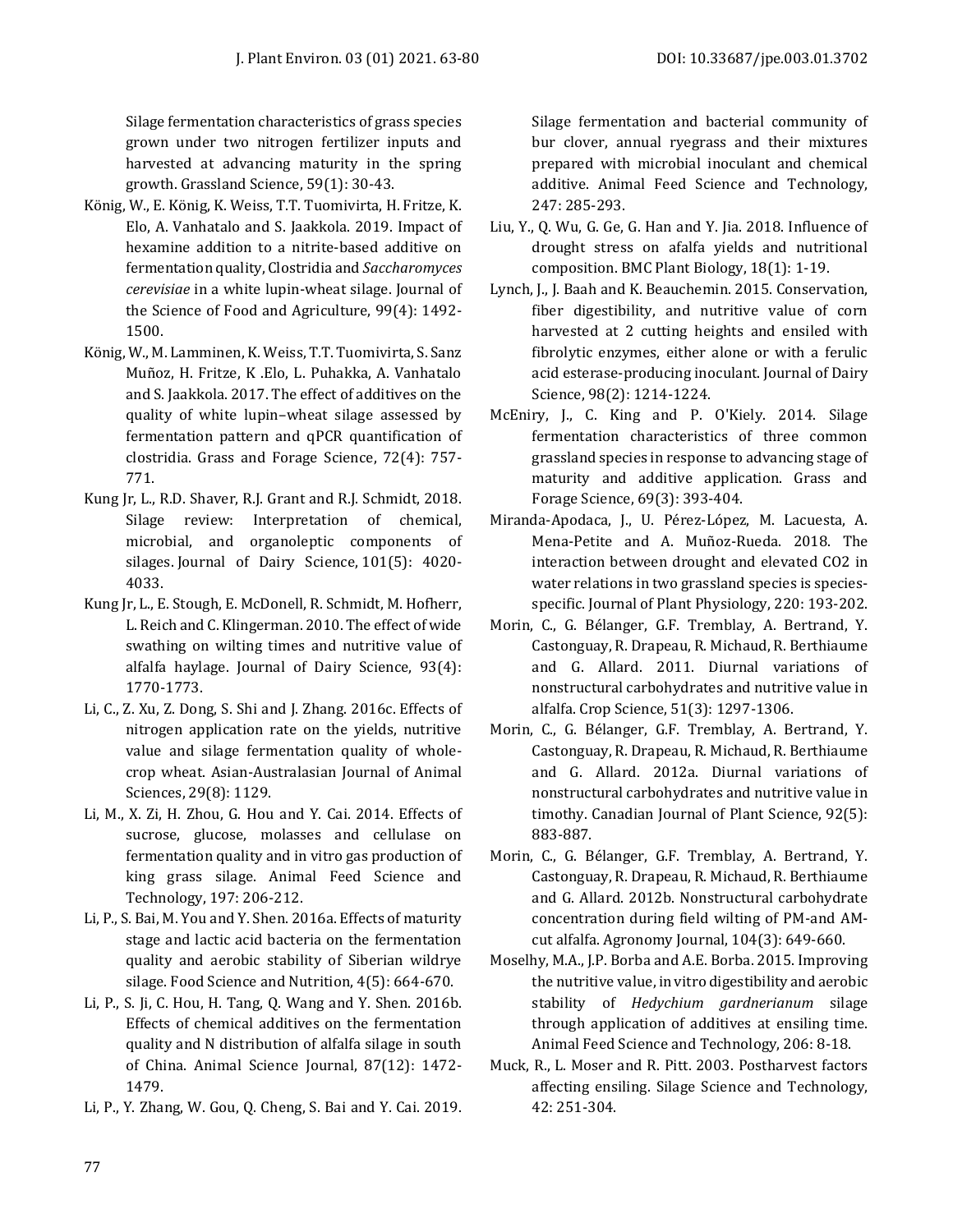- Nadeau, E., D. Buxton, J. Russell, M. Allison and J. Young. 2000. Enzyme, bacterial inoculant, and formic acid effects on silage composition of orchardgrass and alfalfa. Journal of Dairy Science, 83(7): 1487-1502.
- Nakayama, N., H. Saneoka, R.E. Moghaieb, G.S. Premachandra and K. Fujita. 2007. Response of growth, photosynthetic gas exchange, translocation of 13C-labelled photosynthate and N accumulation in two soybean (*Glycine max* L. Merrill) cultivars to drought stress. International Journal of Agriculture and Biology, 9(5): 669-674.
- Ni, K., F. Wang, B. Zhu, J. Yang, G. Zhou, Y.I. Pan, Y. Tao and J. Zhong. 2017. Effects of lactic acid bacteria and molasses additives on the microbial community and fermentation quality of soybean silage. Bioresource Technology, 238: 706-715.
- Ni, K., Y. Wang, D. Li, Y. Cai and H. Pang. 2015. Characterization, identification and application of lactic acid bacteria isolated from forage paddy rice silage. PloS one, 10(3): e0121967.
- Ogunade, I., D. Kim, Y. Jiang, Z. Weinberg, K. Jeong and A. Adesogan. 2016. Control of *Escherichia coli* O157: H7 in contaminated alfalfa silage: Effects of silage additives. Journal of Dairy Science, 99(6): 4427- 4436.
- Oliveira, A.S., Z.G. Weinberg, I.M. Ogunade, A.A. Cervantes, K.G. Arriola, Y. Jiang, D. Kim, X. Li, M.C. Gonçalves, D. Vyas and A.T. Adesogan. 2017. Meta-analysis of effects of inoculation with homofermentative and facultative heterofermentative lactic acid bacteria on silage fermentation, aerobic stability, and the performance of dairy cows. Journal of Dairy Science, 100(6): 4587-4603.
- O'Neill, M.A. and W.S. York. 2018. The composition and structure of plant primary cell walls. Annual Plant Reviews online, 1-54.
- Opsi, F., R. Fortina, G. Borreani, E. Tabacco and S. López. 2013. Influence of cultivar, sowing date and maturity at harvest on yield, digestibility, rumen fermentation kinetics and estimated feeding value of maize silage. The Journal of Agricultural Science, 151(5): 740-753.
- Ould‐Ahmed, M., M.L. Decau, A. Morvan‐Bertrand, M.P. Prud'homme, C. Lafrenière and P. Drouin. 2017. Fructan, sucrose and related enzyme activities are preserved in timothy (*Phleum pratense* L.) during wilting. Grass and Forage Science, 72(1): 64-79.

Ozcan, U. and U. Kilic. 2018. Effect of additives on the

forage quality of pelleted hazelnut husks. Asian Journal of Animal and Veterinary Advances, 13(2): 189-196.

- Ozturk, D., M. Kizilsimsek, A. Kamalak, O. Canbolat and C. Ozkan. 2006. Effects of ensiling alfalfa with wholecrop maize on the chemical composition and nutritive value of silage mixtures. Asian-Australasian Journal of Animal Sciences, 19(4): 526-532.
- Pelletier, S., G.F. Tremblay, G. Bélanger, A. Bertrand, Y. Castonguay, D. Pageau and R. Drapeau. 2010. Forage nonstructural carbohydrates and nutritive value as affected by time of cutting and species. Agronomy Journal, 102(5): 1388-1398.
- Pelletier, S., G.F. Tremblay, C. Lafrenière, A. Bertrand, G. Bélanger, Y. Castonguay and J. Rowsell. 2009. Nonstructural carbohydrate concentrations in timothy as affected by N fertilization, stage of development, and time of cutting. Agronomy Journal, 101(6): 1372-1380.
- Quentin, A.G., E.A. Pinkard, M.G. Ryan, D.T. Tissue, L.S. Baggett, H.D. Adams, P. Maillard, J., Marchand, S.M. Landhäusser, A. Lacointe and Y. Gibon. 2015. Nonstructural carbohydrates in woody plants compared among laboratories. Tree Physiology, 35(11): 1146-1165.
- Quick, W.P. and A.A. Schaffer. 2017. Sucrose metabolism in sources and sinks. In Photoassimilate Distribution Plants and Crops Source-Sink Relationships . Routledge, p. 115-158.
- Rabelo, C.H.S., A.V. De Rezende, F.H.S. Rabelo, F.C. Basso, C.J. Härter and R.A. Reis 2015. Chemical composition, digestibility and aerobic stability of corn silages harvested at different maturity stages. Revista Caatinga, 28(2): 107-116.
- Ren, H., Y. Feng, T. Liu, J. Li, Z. Wang, S. Fu, Y. Zheng and Z. Peng. 2019. Effects of different simulated seasonal temperatures on the fermentation characteristics and microbial community diversities of the maize straw and cabbage waste co-ensiling system. Science of The Total Environment, 708: 135113.
- Santos, M.C., L.G. Nussio, G.B. Mourão, P. Schmidt, L.J. Mari, J.L. Ribeiro, O.C.M. Queiroz, M. Zopollatto, D.P.P Sousa, J.O. Sarturi and S.G.D. Toledo Filho. 2009. Nutritive value of sugarcane silage treated with chemical additives. Scientia Agricola, 66(2): 159- 163.
- Sariçiçek, B.Z., B. Yildirim, Z. Kocabaş and E.Ö. Demir.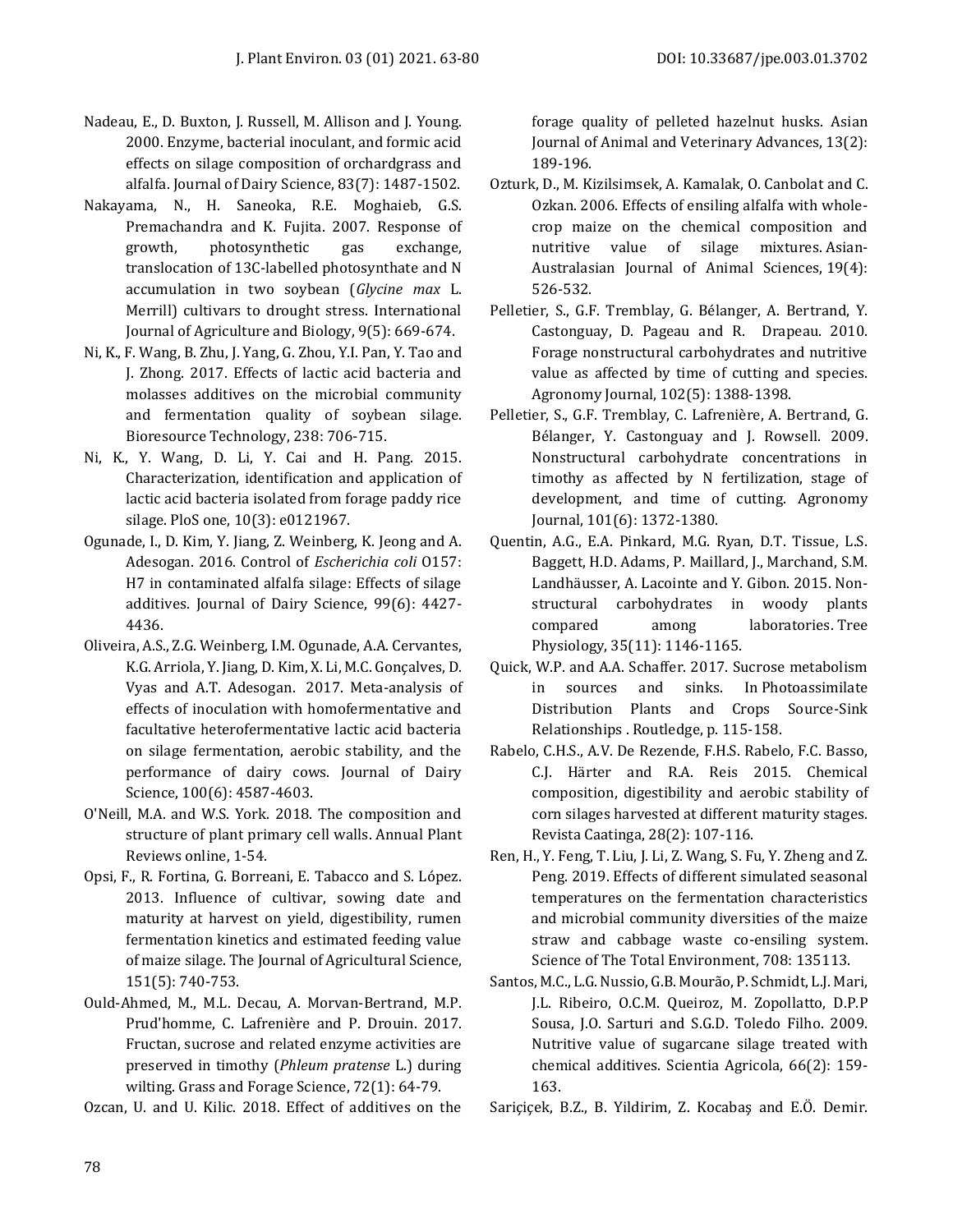(2016). The Effects of Storage Time on Nutrient Composition and Silage Quality Parameters of Corn Silage Made in Plastic Mini Silo in Laboratory Conditions. Iğdır Üniversitesi Fen Bilimleri Enstitüsü Dergisi, 6(3): 177-183.

- Sifeeldein, A., S. Wang, J. Li, Z. Dong, L. Chen, N.A. Kaka and T. Shao. 2019. Phylogenetic identification of lactic acid bacteria isolates and their effects on the fermentation quality of sweet sorghum (*Sorghum bicolor*) silage. Journal of Applied Microbiology, 126(3): 718-729.
- Silva, V., O. Pereira, E. Leandro, T. Da Silva, K. Ribeiro, H. Mantovani and S. Santos. 2016. Effects of lactic acid bacteria with bacteriocinogenic potential on the fermentation profile and chemical composition of alfalfa silage in tropical conditions. Journal of Dairy Science, 99(3): 1895-1902.
- Skonieski, F.R., J. Viégas, T.N. Martin, J.L. Nörnberg, G.R. Meinerz, T.J. Tonin, P. Bernhard and M.T. Frata, 2017. Effect of seed inoculation with *Azospirillum brasilense* and nitrogen fertilization rates on maize plant yield and silage quality. Revista Brasileira de Zootecnia, 46(9): 722-730.
- Stick, R.V. and S. Williams. 2010. Carbohydrates: the essential molecules of life: Elsevier.
- Teller, R., R. Schmidt, L. Whitlow and L. Kung Jr. 2012. Effect of physical damage to ears of corn before harvest and treatment with various additives on the concentration of mycotoxins, silage fermentation, and aerobic stability of corn silage. Journal of Dairy Science, 95(3): 1428-1436.
- Thalmann, M. and D. Santelia. 2017. Starch as a determinant of plant fitness under abiotic stress. New Phytologist, 214(3): 943-951.
- Tian, J., Y. Yu, Z. Yu, T. Shao, R. Na and M. Zhao. 2014. Effects of lactic acid bacteria inoculants and cellulase on fermentation quality and *in vitro* digestibility of *Leymus chinensis* silage. Grassland Science, 60(4): 199-205.
- Tišma, M., M. Planinić, A. Bucić-Kojić, M. Panjičko, G.D. Zupančič and B. Zelić. 2018. Corn silage fungalbased solid-state pretreatment for enhanced biogas production in anaerobic co-digestion with cow manure. Bioresource Technology, 253: 220- 226.
- Tremblay, G.F., C. Morin, G. Bélanger, A. Bertrand, Y. Castonguay, R. Berthiaume and G. Allard. 2014. Silage fermentation of PM-and AM-cut alfalfa

wilted in wide and narrow swaths. Crop Science, 54(1): 439-452.

- Tremblay, G.F, G. Bélanger and R. Drapeau. 2005. Nitrogen fertilizer application and developmental stage affect silage quality of timothy (*Phleum pratense* L.). Grass and Forage Science, 60(4): 337- 355.
- Van Soest, P.J. (2018). Nutritional ecology of the ruminant. Cornell University Press.
- Weinberg, Z.G., P. Khanal, C. Yildiz, Y. Chen and A. Arieli. 2011. Ensiling fermentation products and aerobic stability of corn and sorghum silages. Grassland Science, 57(1): 46-50.
- Weinberg, Z.G., P. Khanal, C. Yildiz, Y. Chen and A. Arieli. 2010. Effects of stage of maturity at harvest, wilting and LAB inoculant on aerobic stability of wheat silages. Animal Feed Science and Technology, 158(1-2): 29-35.
- Whitehead, D.C. 1995. Grassland nitrogen: CAB international.
- Wilkinson, J., K. Bolsen and C. Lin. 2003. History of silage. Silage Science and Technology, 42: 1-30.
- Wilman, D. 2004. Some changes in grass crops during periods of uninterrupted growth. The Journal of Agricultural Science, 142(2): 129-140.
- Winters, A., R. Merry, M. Müler, D. Davies, G. Pahlow and T. Müller. 1998. Degradation of fructans by epiphytic and inoculant lactic acid bacteria during ensilage of grass. Journal of Applied Microbiology, 84(2): 304-312.
- Woolford, M.K. 1975. Microbiological screening of the straight chain fatty acids (C1‐C12) as potential silage additives. Journal of the Science of Food and Agriculture, 26(2): 219-228.
- Xie, Z., T. Zhang, X. Chen, G. Li and J. Zhang. 2012. Effects of maturity stages on the nutritive composition and silage quality of whole crop wheat. Asian-Australasian Journal of Animal Sciences, 25(10): 1374.
- Yahaya, M., M. Kawai, J. Takahashi and S. Matsuoka. 2002. The effect of different moisture contents at ensiling on silo degradation and digestibility of structural carbohydrates of orchardgrass. Animal Feed Science and Technology, 101(1-4): 127-133.
- Yuan, X., G. Guo, A. Wen, S.T. Desta, J. Wang, Y. Wang and T. Shao. 2015. The effect of different additives on the fermentation quality, in vitro digestibility and aerobic stability of a total mixed ration silage.